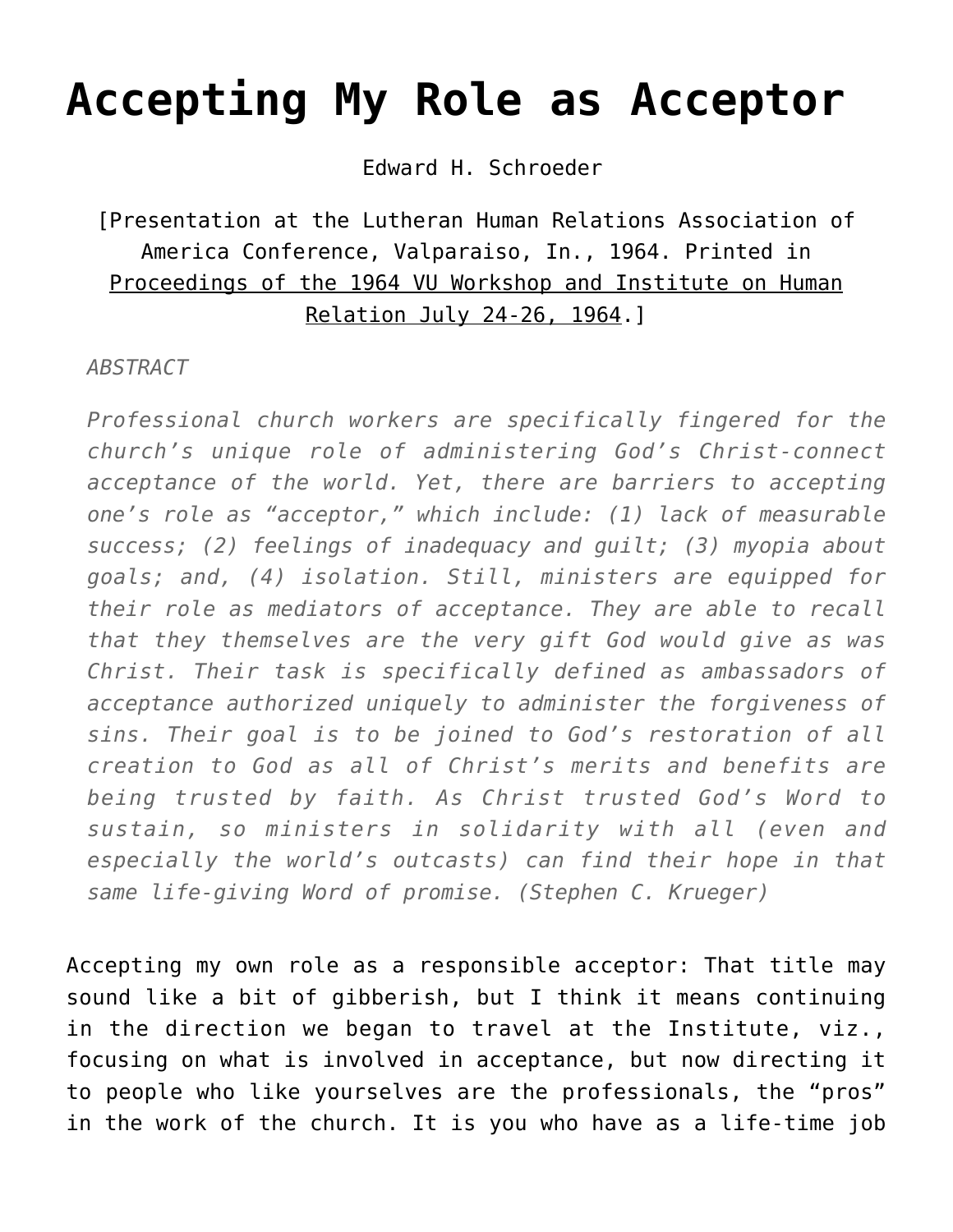(at least one for which you are currently being paid a salary) this task of administering the acceptance that God has initiated and brought into the world with Jesus Christ, an acceptance destined not to remain just with Him or just with you, but with the entire world to whom He originally came and to whom He wants to come via you and me. This is true of every Christian. But in special measure it is the professional church worker who has the responsible role, who has been singled out by his Lord through fellow church members. The finger has been put on you and now you are the one who has the special responsibilities.

The topic, "Accepting my role as acceptor," might at first seem similar to trying to convince a person that he ought to like his job or that he ought to love his wife. Actually, that cannot be done by someone from the outside. You cannot get some outsider to convince you that you ought to love your wife, or that you ought to like your job, because if such dedication to wife or to job comes at all, it comes about from the internal factors of being married to that particular person, or being involved in that particular job. Thus it is impossible for some outside force to wave a magic wand and bring something to pass which the internal dynamics have never been able to achieve. So I as an outsider will most likely not be able to convince any of you that you ought to accept the particular role you have as a responsible acceptor in God's ministry of acceptance. If it happens, it will come by re-encounter with that very task itself. In this respect an "outsider" may help and that is what I am going to be trying to do this afternoon – to see what it means to be God's responsible acceptor.

I have divided this into three parts. The first one is the barriers that get in the way of being a responsible acceptor. The second is some biblical material on the role of the responsible acceptor and the role of the professional church worker in the ministry of acceptance. Finally comes an excursus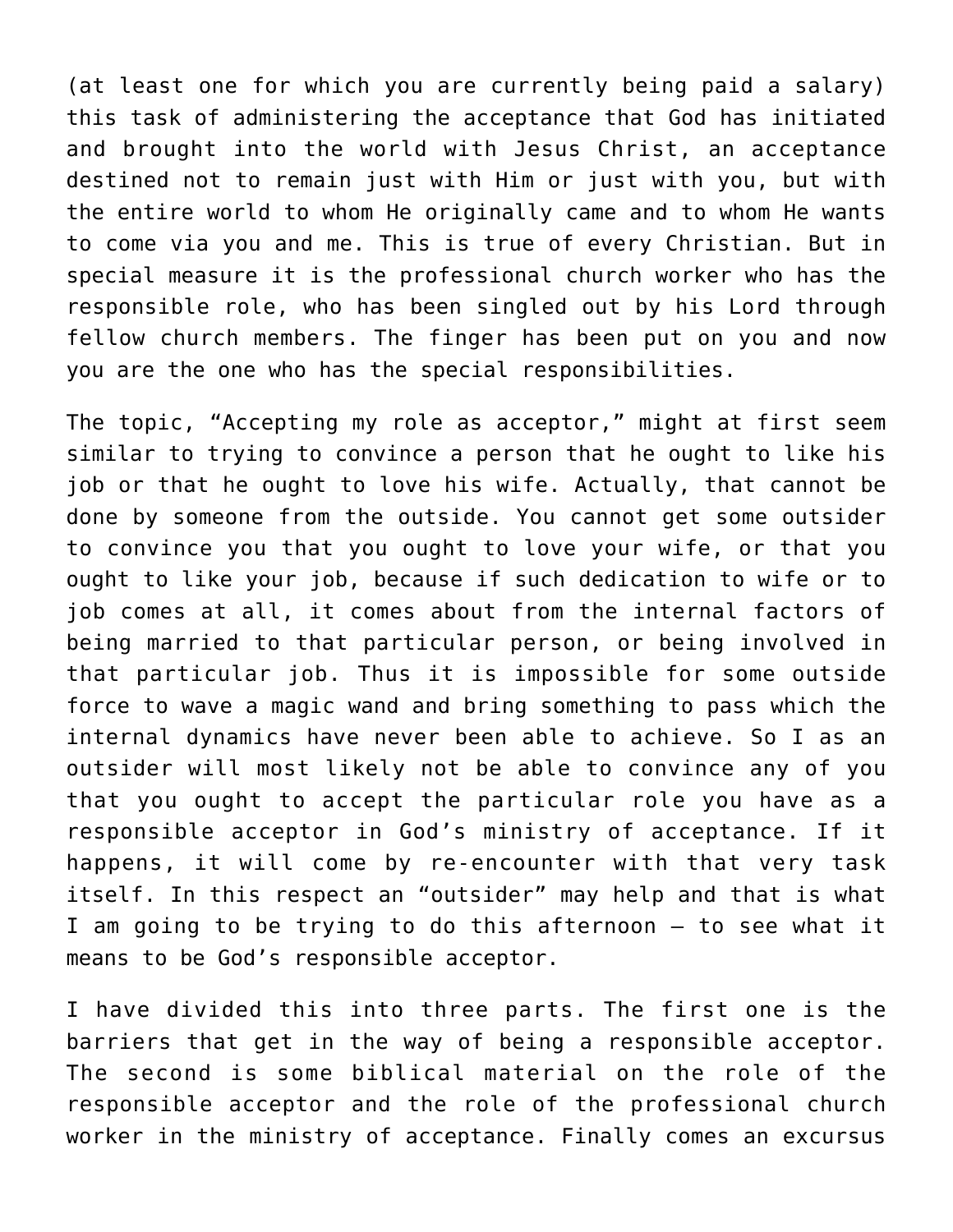into the ministry of Jesus Christ himself with the hope that in looking at His ministry from the perspective of acceptance we may see parallels, guidelines, and hints that we can draw from His ministry for our own.

#### **BARRIERS**

What are some of the barriers to my own acceptance of my role as a responsible acceptor? My list is not exhaustive. What is here is mainly my own awareness of the several places where I find barriers to my own professional ministry as being one of God's responsible people administering the acceptance of Jesus Christ.

## **LACK OF SUCCESS**

This is a big barrier to any man's joyfully, willfully taking on his task and saying, "yes, this is my job and I am glad I am in it." It has become popular in our generation to be critical of the success motif, especially in the work of the church. There is indeed validity of such critique. On the other hand there may also be a positive place within the church for the success motif. For if the Christian faith is not merely **theory** but is **practice**, then there is a large measure of utilitarianism in it, then it is not completely out of place to raise the question about success. Then there may indeed be legitimate discussion of success and legitimate concern when success is not there. But the important question is: "Just what constitutes success in my role as God's responsible accepting minister?"

Here I suppose most of you are plagued by the same things that plague me. We adopt our own criteria for God's success and, sure enough, we do not see people responding the way we think they ought to respond in terms of all the good things we have obviously been doing. In my own case I frequently mistakenly limit my area of vision when I am measuring response to what is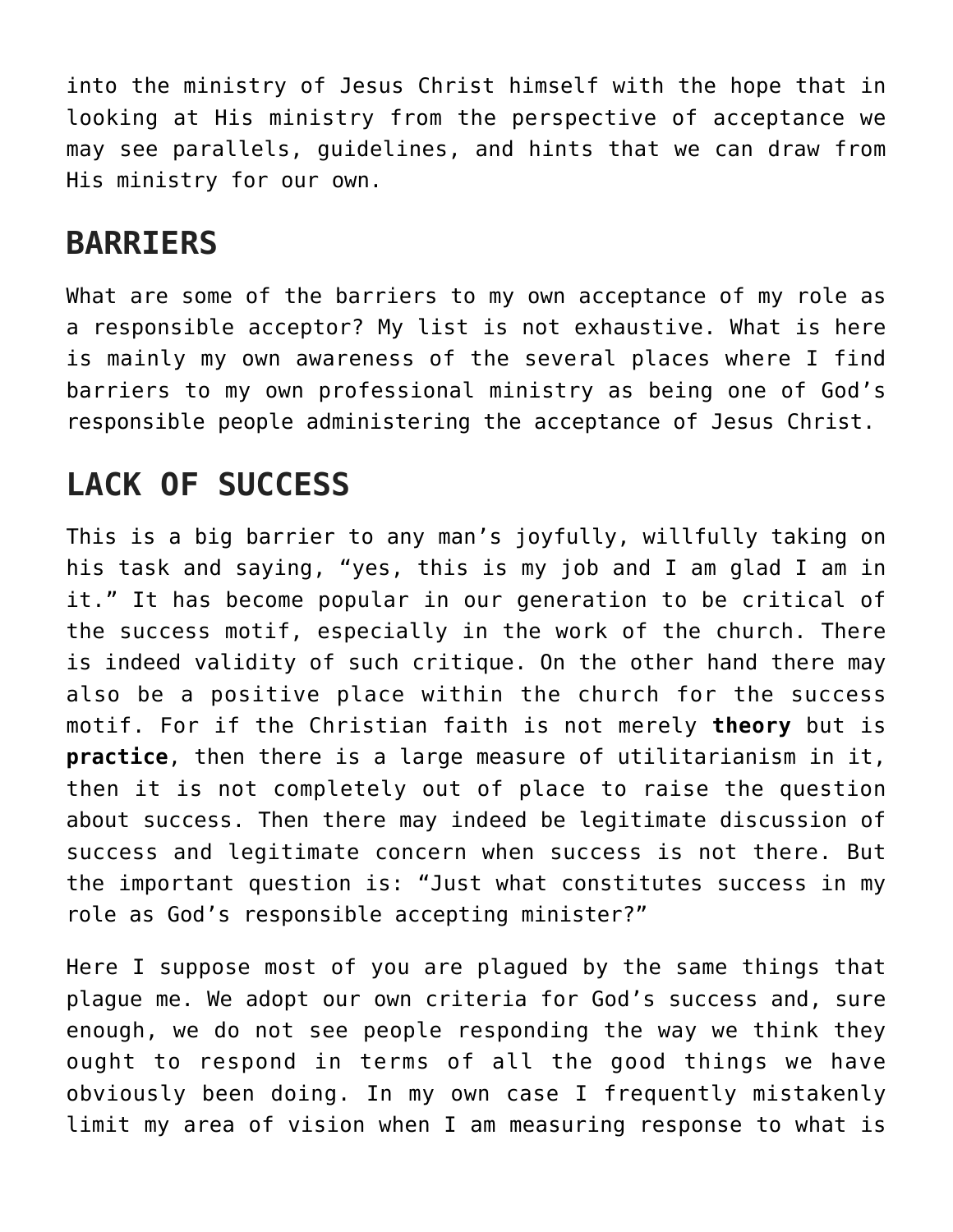normally called the "second table" of the Ten Commandments, to external moral improvement. This is not to say that there should not be evidence of success here, but it is interesting that the Lutheran Confessions regularly assert that I first of all must look for success in that area called the "first table" of the decalogue, namely, the fear, love, and trust of God increasing in the people with whom I work. Of course this is difficult to measure, but in the last analysis it may be no more difficult to measure than one's keeping commandment numbers 4, 5, 6, 7, 8, 9, 10 either, especially if the essence of these is that "we should fear and love God so that.. ." Is it an accident that the New Testament (especially the Synoptic Gospels) regularly focuses on "success" in the "first table" behavior of the people whom Jesus meets rather than on the second?

One exception is when Jesus comes to Zacchaeus. Yet even His new "good works" are not positive improvement in moral behavior but rather restitution, the undoing of the bad things he did before. When Jesus' own ministry is effective upon a person, the point where the change occurs (the success) as Jesus Himself evaluates it is in the "first table," at the point of faith — "Thy faith hath made thee whole."

The success of faith is where a man who previously has not been fearing, loving, trusting God above all things (and probably has been living the moral life to prove it) now starts to fear, love and trust God as he never did before, even though his moral life may not yet catch up to "prove" it.

The New Testament gospels for all their urgency never direct our attention to the new ethical and moral life of those who come to "faith" to show whether Jesus' ministry with that person was really successful. For all the rather Philistine characters that Jesus hobnobs with, the prostitutes and the publicans, the "syndicate" personnel, the people that in our times the vice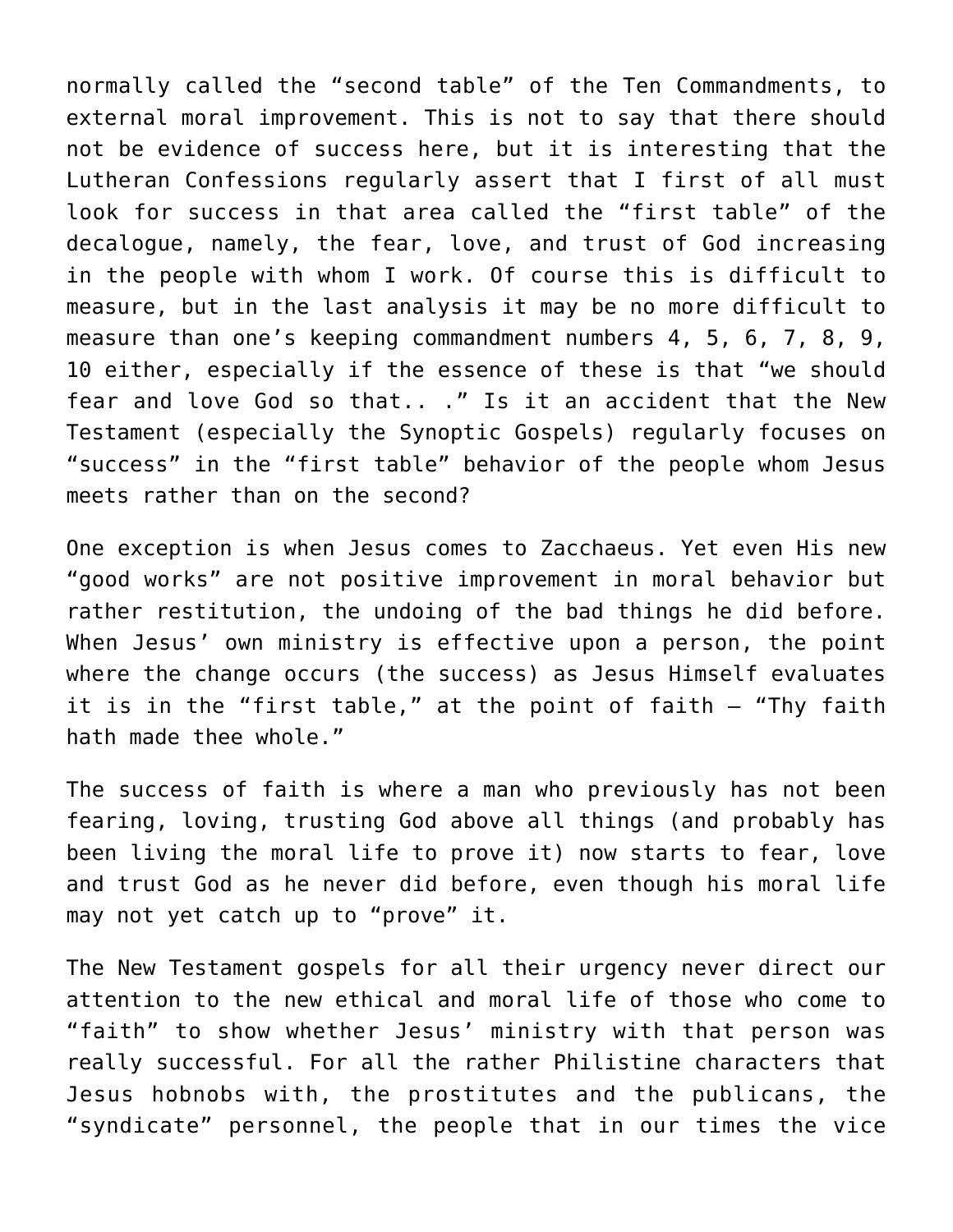squads would be chasing all the time — for these people we have no single episode (outside of Zacchaeus) which gives any hint of success in their subsequent moral life. But there was great success in their faith. They now began keeping the first commandment which was not the case before.

One factor that we Christian "pros" must keep in mind is the valid measure of our success. A successful ministry does not mean that the thief immediately stops stealing, or that the reprobate husband and father immediately becomes a wonderful family man. But it means first of all that the poor father who is surfeited with problems has stopped to some extent trying to justify his own life (perhaps by drunkenness or cruelty to his wife and children) and in some measure (even though the external things did not change too much initially) has started pouring his own heart and his own troubles back on to God rather than pulling them in upon himself or taking them out upon other people. Even in the later works in the New Testament, the epistles and the pastoral letters, when morality becomes an extreme problem as it does for example in Corinth, the apostle does not say: "You have the gospel all right. You are fearing, loving and trusting God, but your ethical life is still in bad shape; therefore, we have to concentrate on that." But the apostle Paul himself comes back and says, in effect, "We have to concentrate on the first table areas, your fearing, loving, trusting God. Your relationship with God itself is what is wrong and therefore you have these problems with the second table of the decalogue. Where morality, where the second table seems to be the problem, the apostle regularly focuses it back to unfaith, distrust of the gospel itself. The remedy is to "preach the word" in these areas because without pure gospel there will not be pure lives. There will not be the real life of God in a man and without the real life of God in a man he will not be fearing, loving, trusting God with all his heart, soul and mind;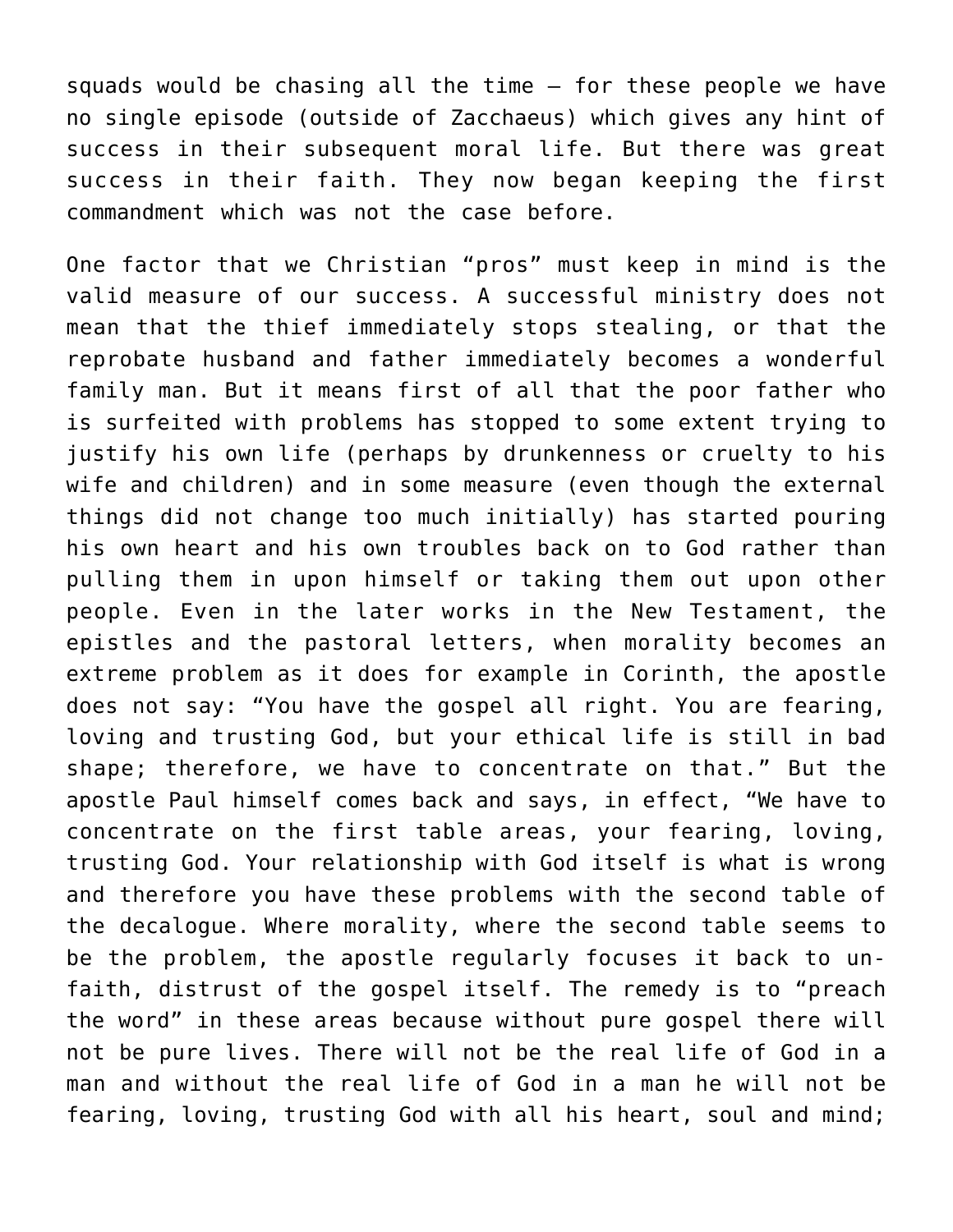he will not be loving his neighbor as himself.

#### **PERSONAL INADEQUACY AND GUILT**

If the first barrier arises when we are doing everything we can and it just does not seem to work, this second one arises when we are not doing everything we can, whether it works or not. Our first response when we run into our own inadequacy is to feel guilty about it. The simplest form is the guilt of cheating on your own paycheck, that just on a human moral level you are not really doing what you are getting paid for.

As we move into the area of race relations, another form of guilt, a kind of corporate guilt, can also be present. This is what some of the spokesmen say who are more knowledgeable in this area than I am – that we as a race, as white people, are responsible for the suffering of others and unconsciously find ourselves compelled by guilt into situations where we are working with minority groups for their betterment. Somewhat amorphous and hard to put one's finger on but nevertheless present, this sense of guilt is another sign that I live "after the fall." Here too I have not and apparently have not been **able** to live up to what I ought.

The theological problem of guilt is not so much that I cannot accept that person or that I cannot throw myself joyfully into a ministry to unacceptables. Instead, the initial focal point is that I am not able to accept my own guilty self. The guilt itself becomes the barrier I may try to leap over or bulldoze my way through. But in the last analysis I cannot be free to be God's accepting man if I am shackled to my own "unacceptable" self. In terms of our theme for the weekend this means having to accept yourself so that you can be a responsible acceptor of others. It means "faith" so that there can be "works."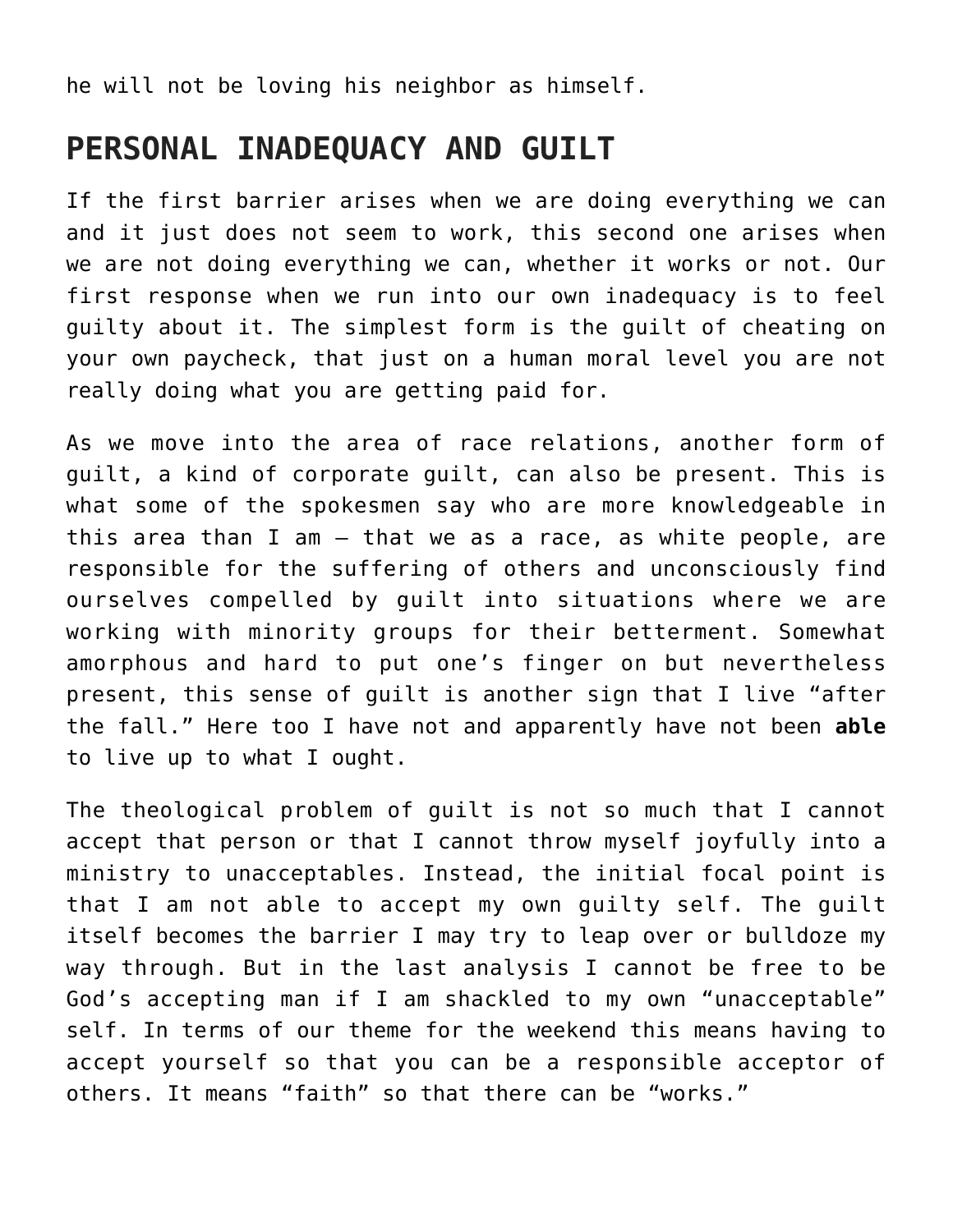The notion of a **responsible** acceptor has the word **respond** in it. I cannot fully, freely, 100% respond to another human being if involved in my relationship with him there is a concern about myself. Even if that concern for self is my concern for my guilt, I am not 100% free to serve my neighbor. Dr. Caemmerer talked about this at last year's institute in his essay "Free Through Christ." He moved out from Luther's little treatise on Christian freedom with its insight that if a man is not 100% ship-shape with God, he will be wrapped up with himself and therefore unfree, therefore structurally unable to be 100% open, 100% available for responding to another human being. (Being 100% open and 100% available is one of the biblical insights about the Christian's ministry to be treated in the next major section. The minister of God's acceptance does not just pass on a gift, but he is the gift and to be a gift I have to be 100% free as gifts are.)

There may be a whole raft of things that hinder me in being 100% available for my ministry. Besides such quantitative ones (as not having enough gray matter, or even when I get a good idea not being able to put it into words, or not mastering the educational and psychological mechanics of human relations or not having sufficient intestinal fortitude to put it across persuasively), there is the qualitative percentage reduction that comes from the "saintly" sins that every Christian is stuck with. Because we are leaders in the church, that somehow gives us the notion that we are supposed to be at least one cut above average and yet we find ourselves so often being exactly at the same cut as the people we have to work with. Who among us really fears, loves and trusts God enough? And who among us endures patiently enough the affliction that God has sent? Who among us does not often wonder whether history is really

governed by God's concern or whether it is just a matter of chance? Who among us does not often doubt that God really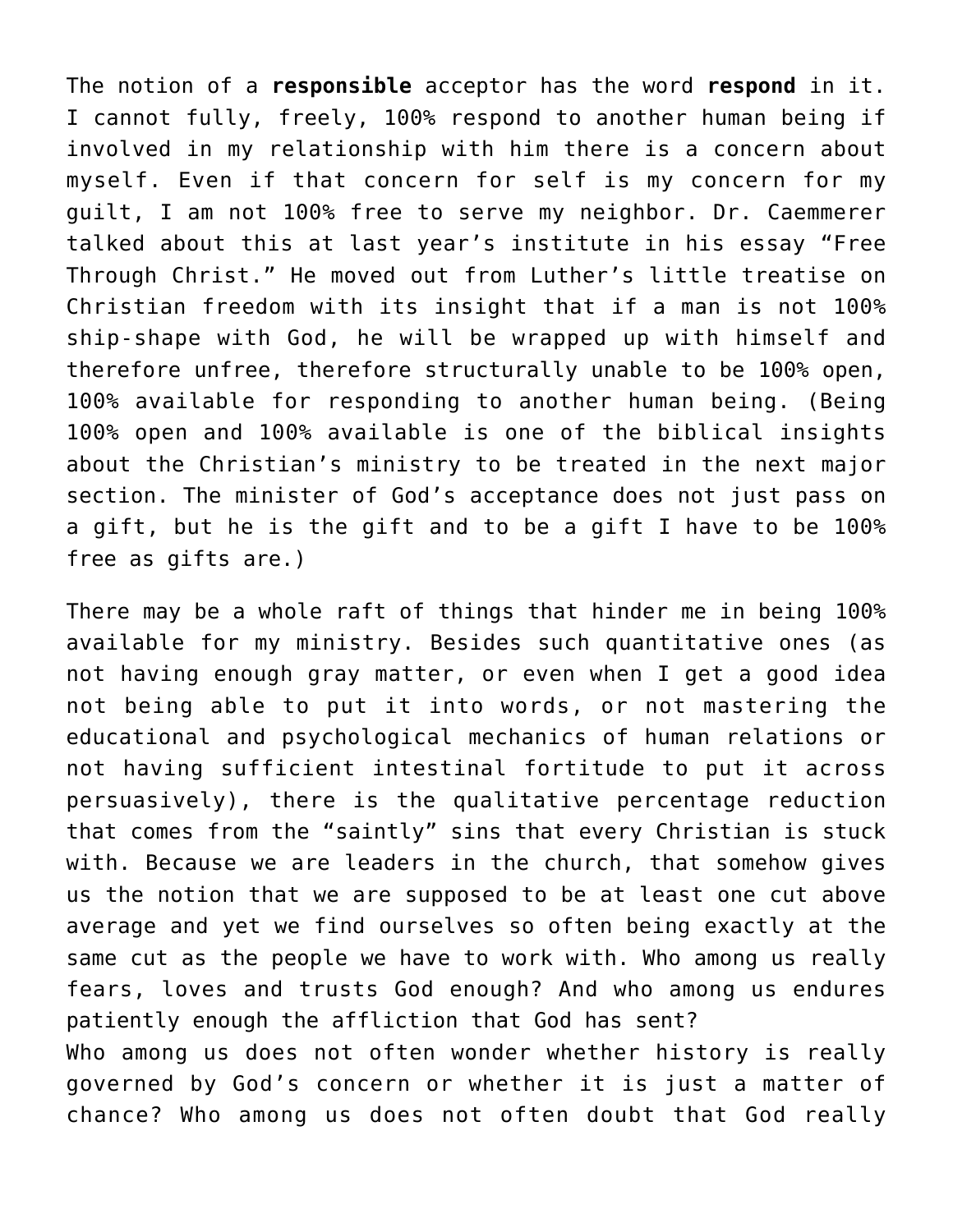listens to us and hears us? Who among us does not complain that the wicked do have better luck than we devout ones as we notice the wicked always getting ahead? And – to get back to the responsible acceptor – who of us really lives up to the full requirements of his calling?

The sins that still plague the saints, still plague the leaders of the saints. When these inadequacies become the focus for measuring my ministry, the theological root of such perspective of the ministry is legalism. It is the "Pharisee heresy" applied to the pro. It is my measuring myself by my performance, by the qualities for performing that I do or do not have in me, and by the gumption, the drive, the push with which I get those qualities for performing into action.

In his first letter to St. Timothy the apostle discusses this very fact and uses these very words about a legalistic ministry. The apostle's point here is that in veering away from the authentic ministry of the acceptable acceptor, the people whom he is criticizing here have become legalistic ministers. This is the most debilitating barrier raised by personal inadequacy and guilt. It can trick my "flesh" to evaluate myself by my performance and make of that the ultimate evaluation. That is the "Pharisee heresy," and it always barricades God's ministry of acceptance.

#### **MYOPIA ABOUT GOAL OF MINISTRY**

A third barrier to accepting my ministry is loss of the vision of where the whole thing is going. It is perhaps easy, once you have been in the game for a few years, to have a sort of daily or weekly agenda: this has got to be done, that has got to be done, and by late Saturday night the sermon, the Bible lesson, etc., has to be ready. But in the whole business the vision gets blurred. When there is no vision, it is not only the people who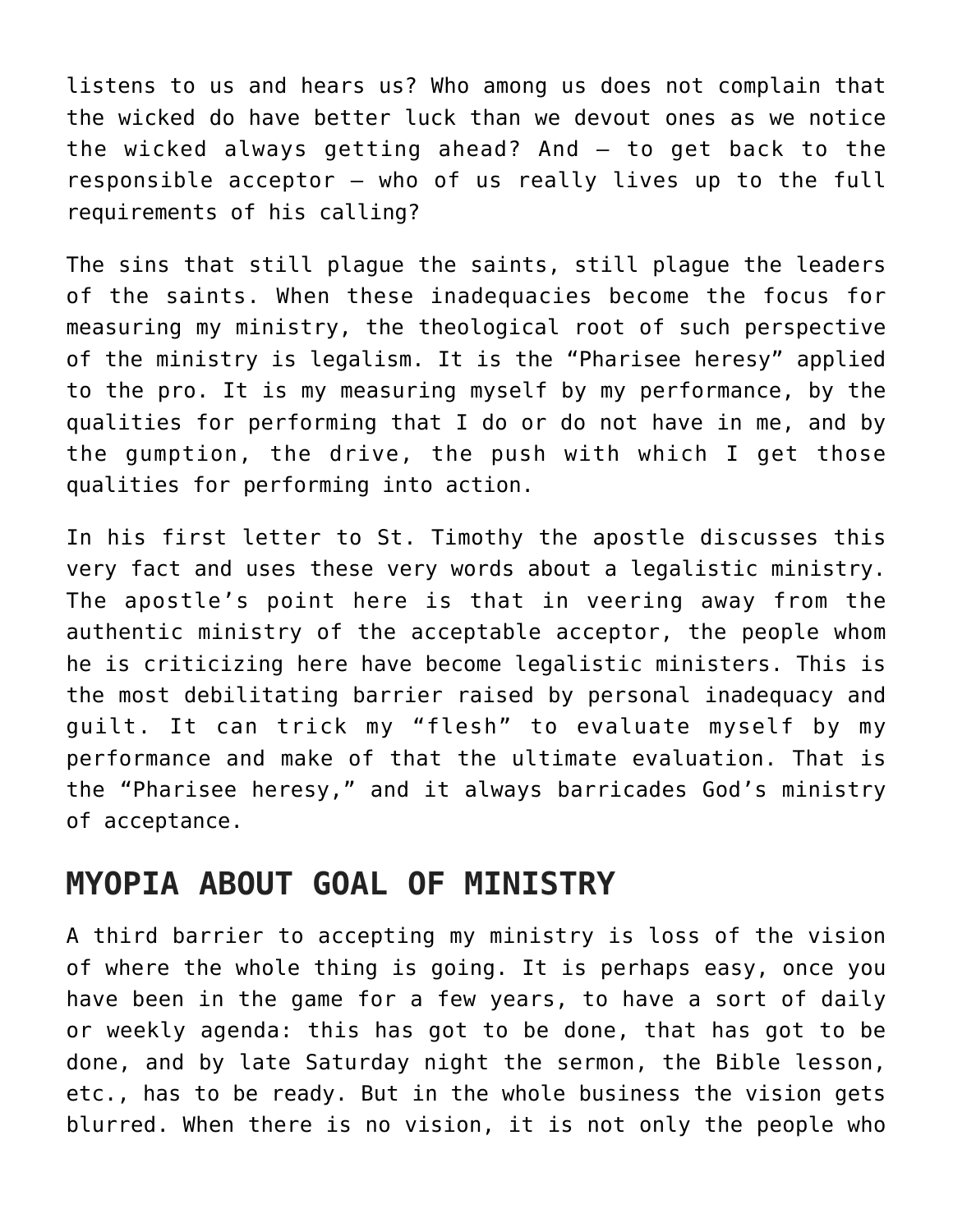perish, but it becomes very difficult for the people's leaders to accept their roles as God's responsible acceptors.

Many of the observers of the church's professional ministry today in all its various forms are emphasizing how it is becoming much more difficult in our day to have and keep a single focus than it was a decade, a generation or a century ago. Because of the variety of demands which apparently with some legitimacy are placed upon the professional church worker, not only the pastor but also those other professional workers within the church are more and more acquiring multiple lists of things that apparently have got to be done. Joseph Sittler has coined the phrase about the "macerated minister," the one who is all chewed up in little bits. Because a little bit of him has to be doing that and another bit that and that, there is not a whole man left. Consequently, there is not a whole ministry left either and therefore it is almost impossible to see a single goal of responsible acceptance of the ministry of Jesus Christ. Perhaps you have sometimes looked back longingly to the idyllic days of St. Paul's ministry when he said that he was able to go at his ministry like an athlete focused on the goal, laying aside the incidental things, not running aimlessly in all directions as we often seem to be and sometimes even in all directions at the same time. He says he was not like a boxer, who was, to be sure, flexing his muscles, but the blows were falling in all directions of the compass. But with his running and with his boxing he was always driving at a target, a specific target.

More and more it has become easy for the professional churchman to just keep the machine going at a variety of levels — the whole synodical structure, the machine of a given parish, or maybe just the machine of my office. I am not saying that what you have to do is just throw the whole machine overboard, but the machine, whatever form it takes, tends more easily to blur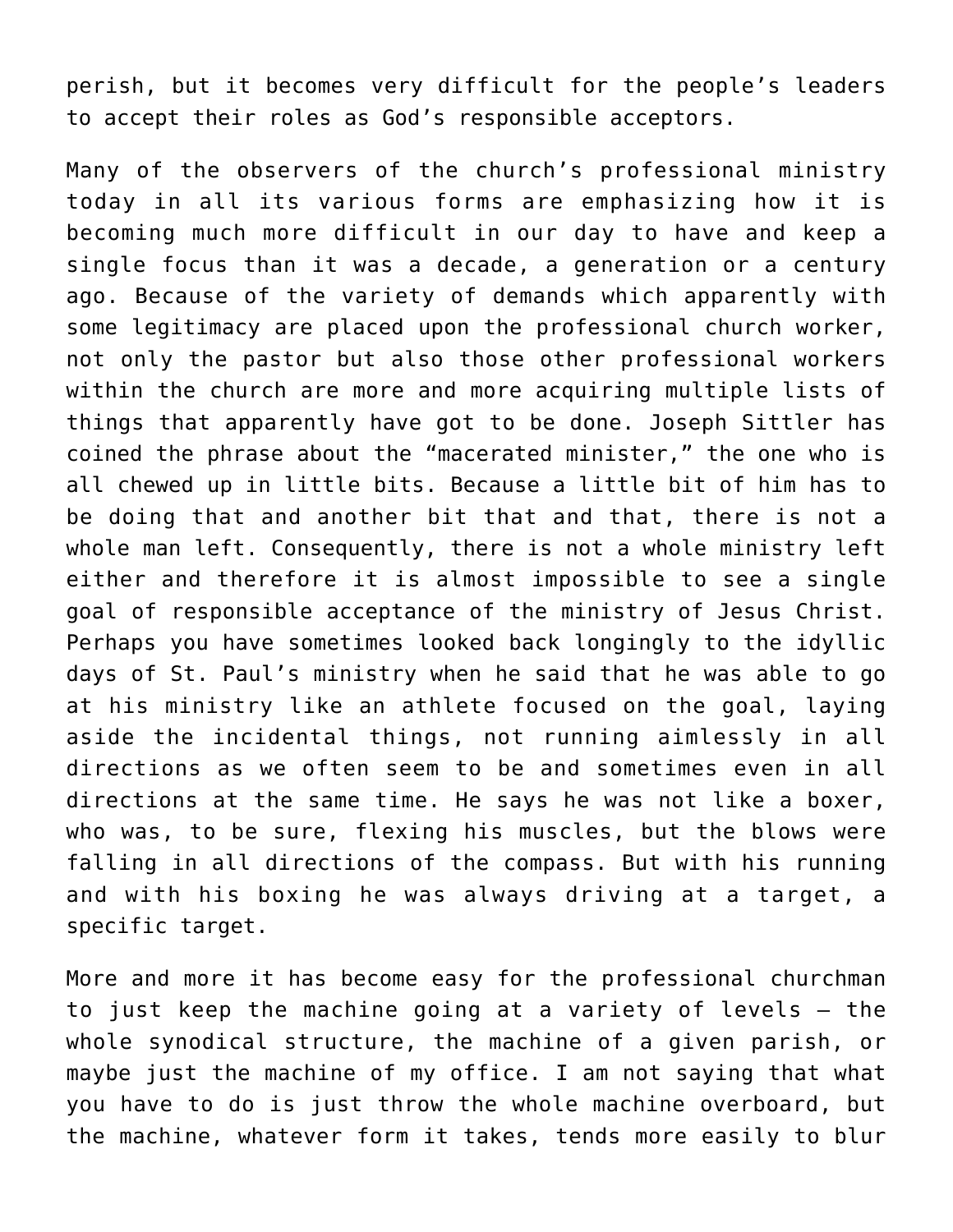our vision. If we have to work with some sort of machine-like organization, then we will have to work harder to keep our eyes on the goal, to get the vision and to hang on to it. If our ministry is really God's ministry of acceptance, then there are, at the deepest level, non-mechanical elements about it, things that cannot be done by the machine. Human relations cannot ultimately be programmed or mechanized. You cannot just send somebody a recording where a voice sings out, "I accept you," and expect the recipient to say, "Oh, I am accepted." This has to come in person-to-person encounter. This we have to remember especially when we use or produce "programs" of "canned" materials.

It is a healthful exercise for one's Christian imagination to envision what would happen if we would shut down all the publishing houses for one year and every professional church worker had to do as St. Paul had to do, either create his own "materials" or get along without any. Now this would be hard to carry through because we all have backlogs, huge file cases full of things and we would all be grabbing back to it all the time, but it must be worth some consideration that, in the initial age of the church's ministry, the church expanded and apparently spread like wildfire, without canned "materials" coming from perhaps talented and authorized and competent experts, but where every man was by nature his own theologian. I think this is directly connected with that insight that the ministry of Jesus Christ does not function **en masse**, but it functions person-toperson, and that one person can finally only minister to one person, one at a time. Just to regain this vision can be an aid in overcoming the ministerial myopia that makes it tough to accept responsibly your ministry of acceptance.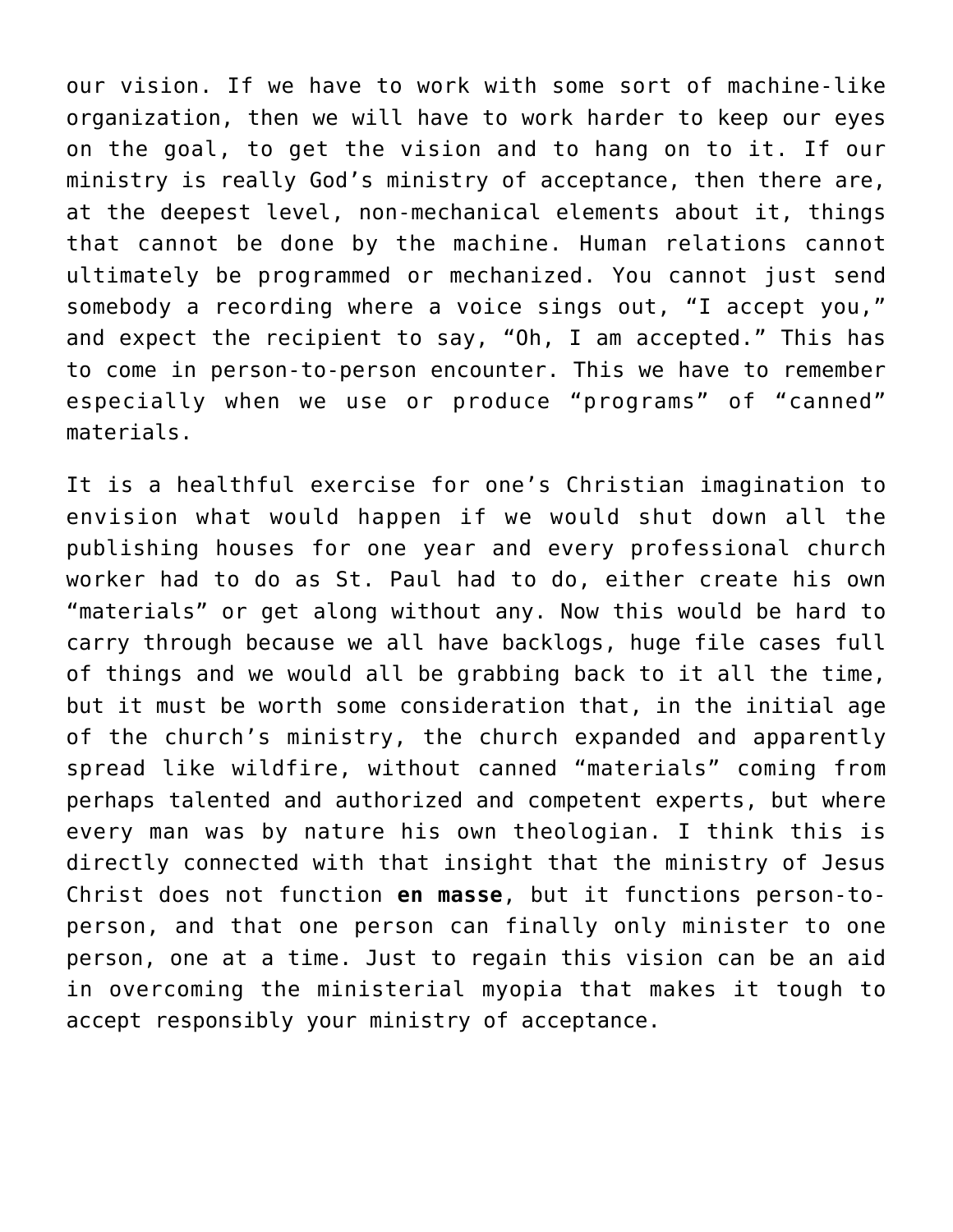## **FRATERNAL AND THEOLOGICAL ISOLATION**

Another barrier to joyful acceptance of one's ministry is a ministry in isolation. For some men it is just plain geographical isolation – separation from fraternal friendly contacts for theological conversation and spiritual uplift. This can work debilitatingly upon one's consciousness and willing grasp of his acceptable role. I know very little about Joe Ellwanger's personal history, but my image of his ministry is that in large measure he has exercised his ministry in isolation, if not geographical isolation, then theological isolation. By this latter isolation I have in mind the occasions in which we have gotten insights, or something has burst upon us, (perhaps the real role of the church, or a new understanding of what the gospel of Jesus Christ really is all about, or how in one specific situation the gospel really makes sense), and then in conversation with other fellow Christians we bubble over with this big disclosure, we meet with stony silence or no comprehension and they say, "Yeah, so what else is new?" This usually does not mean they have discovered it before, but rather that it makes no sense to them. This can be very demoralizing and make the ministry very difficult.

But Jesus Himself, you know, said to His disciples on one rather climactic occasion, "Will you also go away?" and, of course, they did finally leave Him in geographical and theological isolation. St. Paul was not just making converts, you remember, but he was also regularly losing some of his best friends — John Mark, Barnabas, Demas. The Lutheran reformers were plagued by the same sort of thing. Some of Luther's best colleagues and best pupils were the ones who turned out to be anti-nomians and Anabaptists and sacramentarians, leaving him in theological isolation too. On more than one occasion this made Luther wish that he could get rid of his ministry as he sensed himself being forced into the role of lone wolf. St. Paul's own personal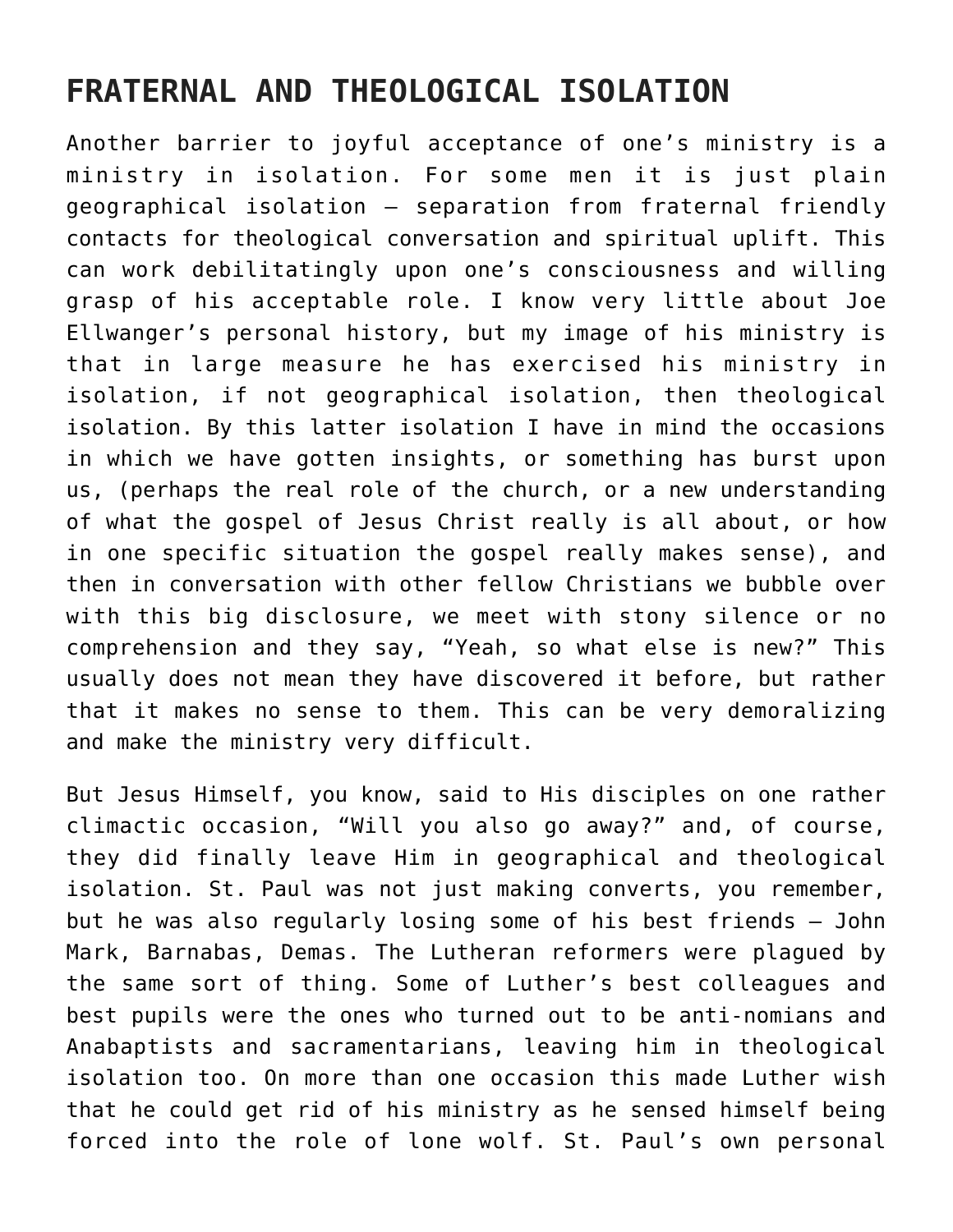correspondence reveals his need for fraternal theological contact. If such contact is denied us in specific geographical situations, we must all the more seek it out in conversation with the saints past and present in their written word.

It is hard to accept your role as God's acceptable minister when you are simply "plumb tuckered out." Here is one place where Christians must remember that they are not simply spirits floating around in this world, but that they are God's spirited **bodies**, and that therefore the rules of bodily behavior are ones that we do not dare ignore, at least not for very long. The routine of daytime work and night-time sleep is still probably closer to the divine pattern than the other way around. Some of us, especially here at college, occasionally try to turn day and night around. And some of us (probably because of some Phariseeheresy or some other kind of compelling guilt) think we have to work both day and night. But just plain human fatigue can finally make you say, "I know it is right, and I would like to do it, but by golly, I just cannot any more."

Indirectly, the New Testament has something to say to this. Jesus by no means worked day and night. In fact, the one or two occasions which indicate that He was sleeping, indicate that He was doing it during the daytime when He should have been pulling an oar and helping His disciples. This repose was not because He had been up all night. I think it was siesta. So also when He departed alone into the mountains, I do not think that it was **just** to pray. It might also have been his "preacher's Monday." For as God's incarnate Son He did not try to act as though the rules of human biological existence did not apply to Him. If fatigue is your barrier, take a vacation. You might even go as far as Luther in allowing God to perform His work at times without you. — "When Philip and Amsdorf and I take time out for a glass of beer, God sees to it that the gospel keeps on going."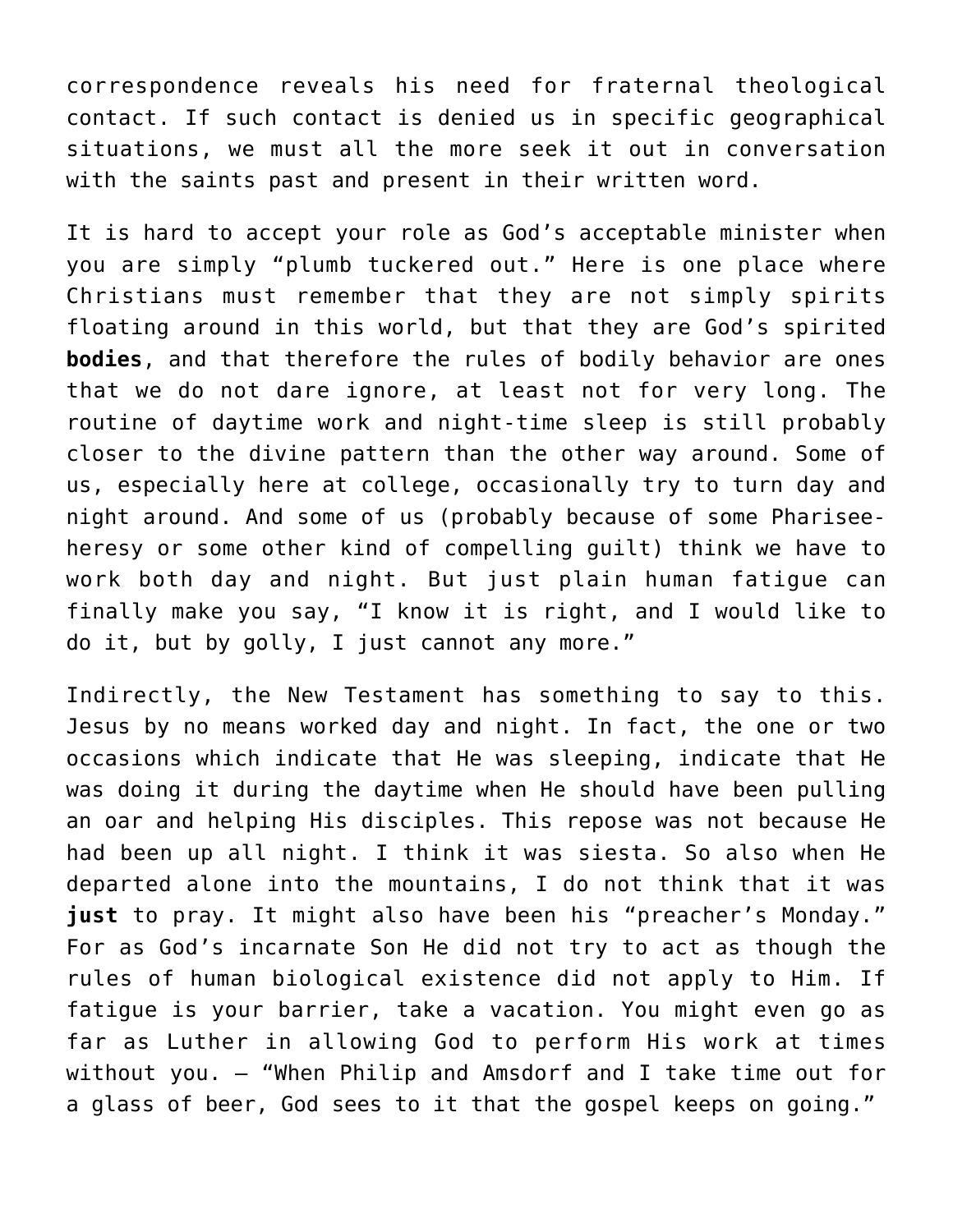# **THE ROLE OF THE RESPONSIBLE ACCEPTOR**

Just what is the responsible role that the professional church worker has, of being God's acceptor? Mainly for my own clarification, I have this divided into three questions which I personally want to work on in the Epistle of 1 Peter, which is going to be part of our Bible study during the course of this workshop. Question No. 1: Just who are you? No. 2; Just what is the real task; in other words, what is the real ministry? No. 3: Where is it all going to end?

## **QUESTION l**

Among the words that the New Testament uses for labeling the role that you and I have, are words like "steward." A steward is one who is in charge of someone else's property, someone else's goods. In the classic phrase in 2 Corinthians 5, the role is that of an "ambassador," which also points back to someone else whose spokesman I am. Two other prominent terms are "slave" and "diakonos" (deacon, minister, servant). All of these words, steward, ambassador, slave, minister, are occupational designations, pointing back to the someone else to whom I stand in the steward, ambassador, slave, minister relationship. They answer the question, "Who am I?" by telling me who I am working for. They say: you are God's steward, God's ambassador, God's ministering servant, God's slave. These words remind me of my relationship to this other one, whose sub-agent I am. They also hint at the type of work and at the posture I occupy in the middle between God and some task out here.

All of these terms apply to any Christian, but there is a special term that St. Paul uses in Ephesians when referring to the professional clergy. While speaking about Christ and His work, the apostle says that Christ's gifts the church were that some should be apostles, some prophets, some evangelists, some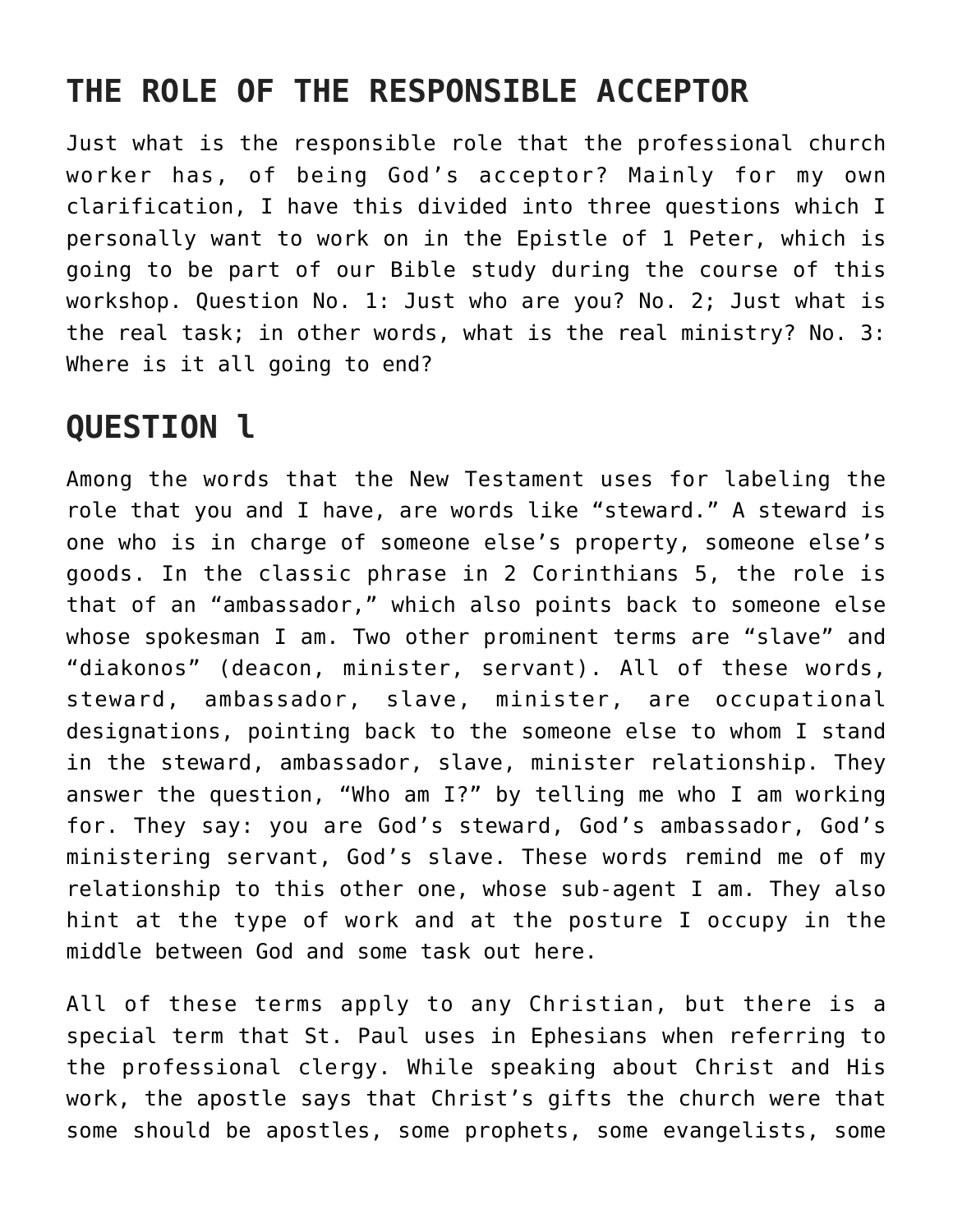pastors and teachers, so that they could equip the saints to do the work of the ministry which is the building up of the body of Christ. Paul here calls us "pros" Christ's gifts to His church. He does not just say, "you people have a gift and now put it to use." That is basically the steward motif, one who has been entrusted with some talents by his master, and now he is supposed to put the talents to work. In Ephesians 4 St. Paul is even more radical and says, "You yourself are the gift, God's gift to His church, to other people."

One thing that comes to mind from this kind of statement is that the initial focus is not on what we **do** in the ministry of acceptance, but on what we **are**. You **are** a gift. Not what you **do** for someone else, but what you **are** for someone else is the main point. The whole purpose of a gift is that it becomes the property of the intended beneficiary. The whole purpose of a gift is that it gets **from** this person, **to** that person. The notion of **being** a gift for someone else constitutes a substratum throughout the whole Old and New Testaments. It is the notion that apparently from God's perspective human beings can not only **do** things for someone else but actually be for someone else. The clearest example of this is the substitutionary atonement of our Lord Himself, when (and regularly such language is used) "God made Him to **be** sin for us who knew no sin, that we might **become** the righteousness of God in Him." In God's economy there is the possibility of human substitution. One human being can actually **be**, can actually substitute for another human being. This motif is present in the Old Testament in the notion of substitutionary atonement where even an animal could **be** the object on which the sins of people were passed. The high point of Old Testament substitutionary human existence, of course, is the suffering servant of Isaiah 53. This is worth more discussion, but I just mention it here as a prime term that churchly professionals ought to think about in their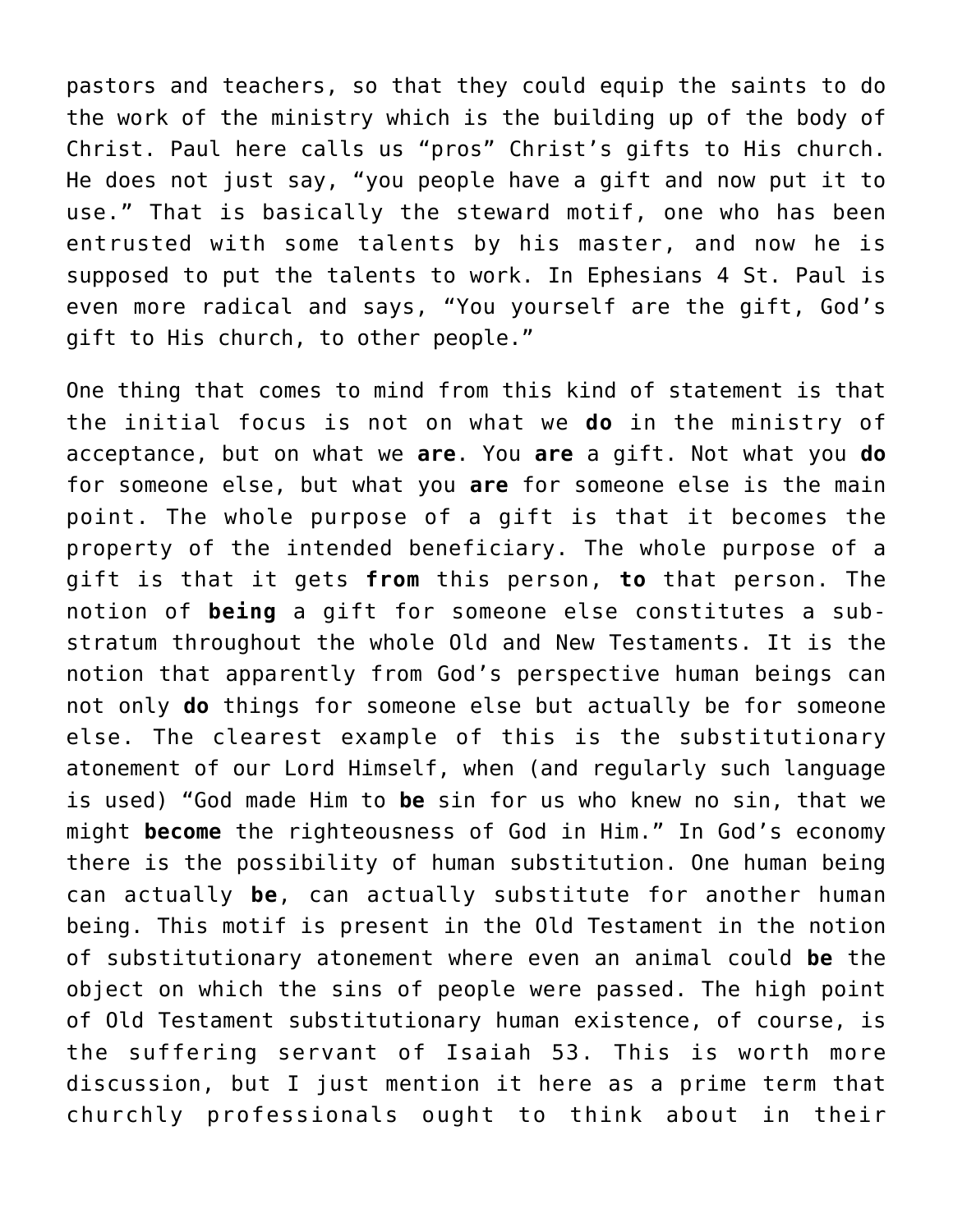understanding of their vocation. The notion of being a gift pops up in the pastoral epistles where an old apostle is advising a young professional church worker how to use his own life and ministry. Regularly the word "gift" occurs, in some cases understood as gifts that he has. In one place he speaks of "remembering the gift that is in you" and indicates that the man himself is God's gift to people. Our first inclination would be to reserve such language to Jesus Christ. Not only does he **bring** God's gift, but He **is** the very gift of God to us. Since we as ministers of acceptance are related to the heart and center of His accepting ministry, we should not be surprised that this very same kind of language is applied to us.

#### **QUESTION 2**

Just what is the real task? We can begin to answer this question by recalling the last sentence of the preceding paragraph, that what is said about Christ is also said about Christ's ministers. What is the real task? The New Testament has a variety of metaphors and phrases for answering this. One that we looked at over the weekend is the classic in 2 Corinthians 5, "God has committed to us the ministry of reconciliation," but we must keep in mind what precedes this thought in that chapter, viz., that God was in Christ reconciling the world. This comprehensive term "world" is what has to be kept before our eyes as we move on to contemplate our own place in this ministry of reconciliation.

John's gospel in the 20th chapter, the Easter Sunday evening appearance of our Lord, puts more specific content into the task of the ministry of reconciliation – "As the Father has sent me, even so I send you." Here is one of the places where His ministry and our ministry are tied together and where you can make some deductions from His to ours. If He is sent as God's sacrificial lamb, then so are we. If He is God's gift, then we,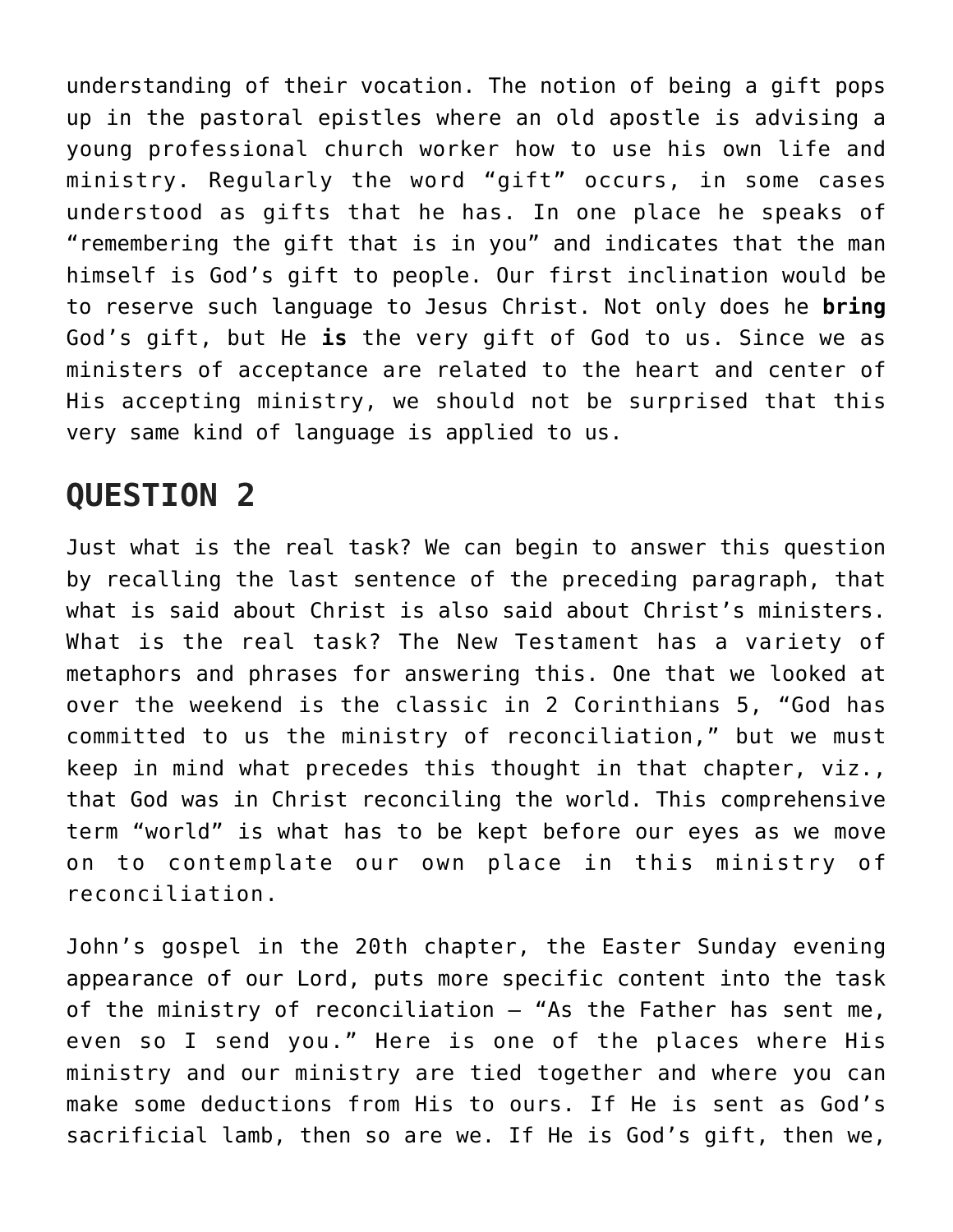too, are God's gift to people. One might interpret this passage as calling for some kind of imitation. But **imitation** is a weak second compared to the more frequent notion of participation (koinonia) used in the New Testament to relate to the ministry of the chief **diakonos**. When He says, "As the Father has sent me, even so I send you," he is ordaining His disciples into partnership in His own project. Jesus always remains head of the church, to be sure, and no other human being can ever usurp that role, but just as the finger on my hand is a full-fledged participating member of this physical organism, even though it does not have the leading position that my head has, so also Christ's disciple is a whole partner with all the rights and privileges that any other member of the organism has, and by virtue of that participation he too finally is engaged in the one major task that this whole organism does. I dipped into St. Paul's vocabulary for the term "koinonia" (partnership in, having a share in, and being a partner with) and for the body of Christ concept, but his organismic notion is also a key perspective in St. John's chapter 15, where he talks about it with the vine and branches motif. Jesus Christ Himself always remains the vine, the stem, the stalk (and you could probably spell out the metaphor even further as John 15 suggests by saying that this stalk is itself rooted in the Father, the soil, the source of life from which this vine comes) but in the organization of the living organism now other human beings are grafted in as branches. Therefore they now become full fledged, fruit-bearing, productive pieces of this living organism, connected by that main stem to the source of all life Himself, God the Father.

So what is the real task? The real task is to be a partner, a participant in the very same thing that Jesus Christ is and does. But just what is it that Jesus is and does in His ministry" Here I shall make the heretical-sounding assertion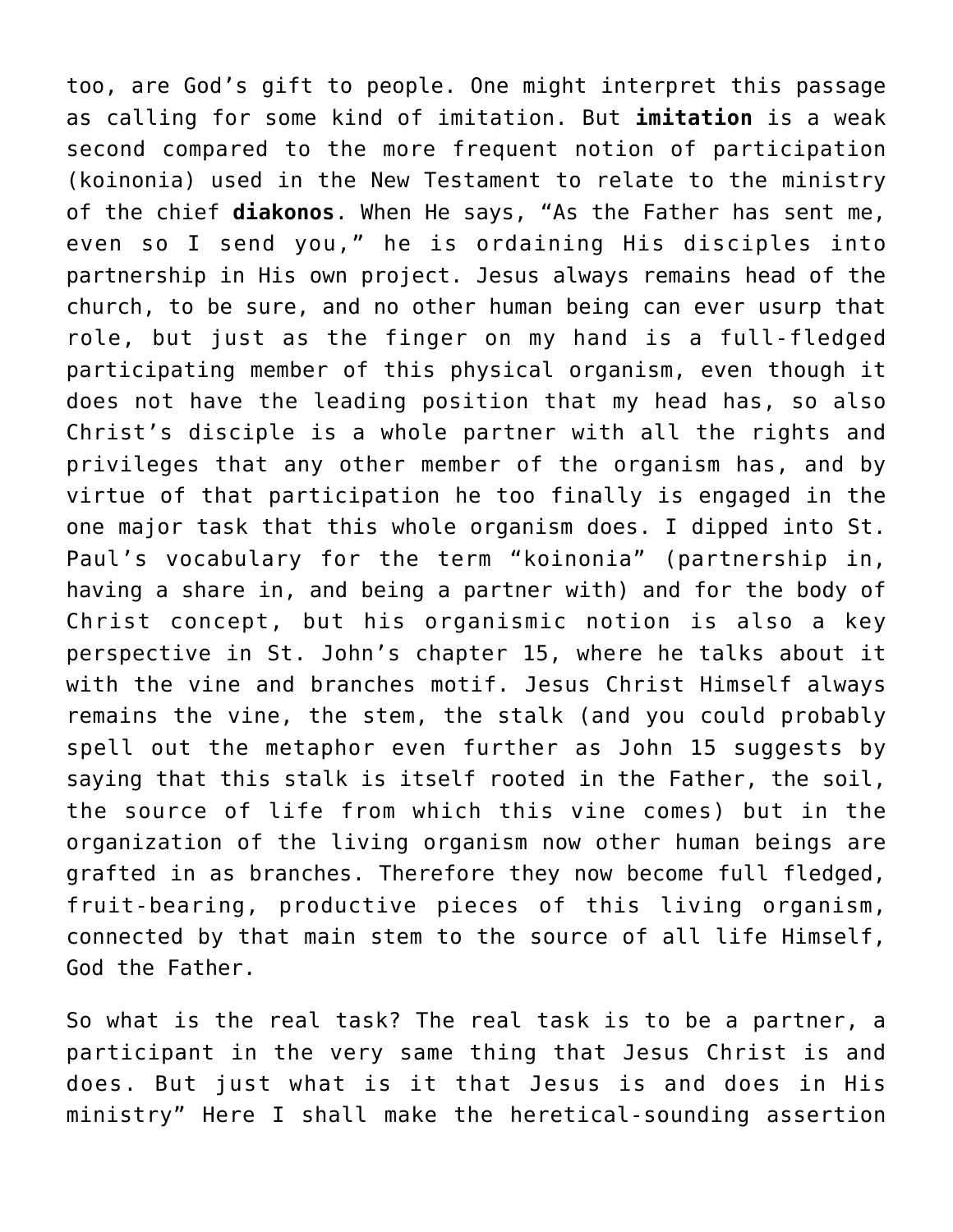that we have to keep in mind the very **limited** nature of the ministry of Jesus Christ. In John chapter 20, where this phrase occurs, "As the Father has sent me, even so I send you," the immediately following two verses read: "And when he had said this, he breathed on them, and said to them, 'Receive the Holy Spirit. If you forgive the sins of any, they are forgiven; if you retain the sins of any, they are retained.'" Period. That is the narrow limit and the incredible extent of the ministry into which He sends them. Here in Jesus' own exhortation is the totality of His ministry which He now passes on to the disciples as full- fledged partners with Him. He commissions them only for one thing: "You, having received the same Holy Spirit that I have (not just in the same sense, but in the same reality as I have) are now commissioned to be sin-forgivers." And He makes this very radical and says, "If you forgive the sins of any, if you are involved in passing on forgiveness to people, then their sins are going to be forgiven. What **you** do has the same authorization as my forgiveness had. The Father counts it as valid." But He says, "If you do not do it, it is not going to happen."

We are frequently prone to look at this passage as the proof passage for the "office of the keys," often narrowly comprehended as though the church has now the right to turn the lock, open up, let sins be forgiven, or turn the lock, shut off, and not let sins be forgiven. But this passage is much more startling than even that. Jesus is saying in effect, "It is now dumped on your shoulders, this ministry, and if and when you do it, this sin-forgiving business, then it will be happening, but if you do not do it, it will not be happening. That is how radical your assignment is, that is how radical your ministry is! If you cease to do it, My own ministry remains dormant." That human beings are empowered to do God's work, God's radical, vital, life-giving work, is what this section in John's gospel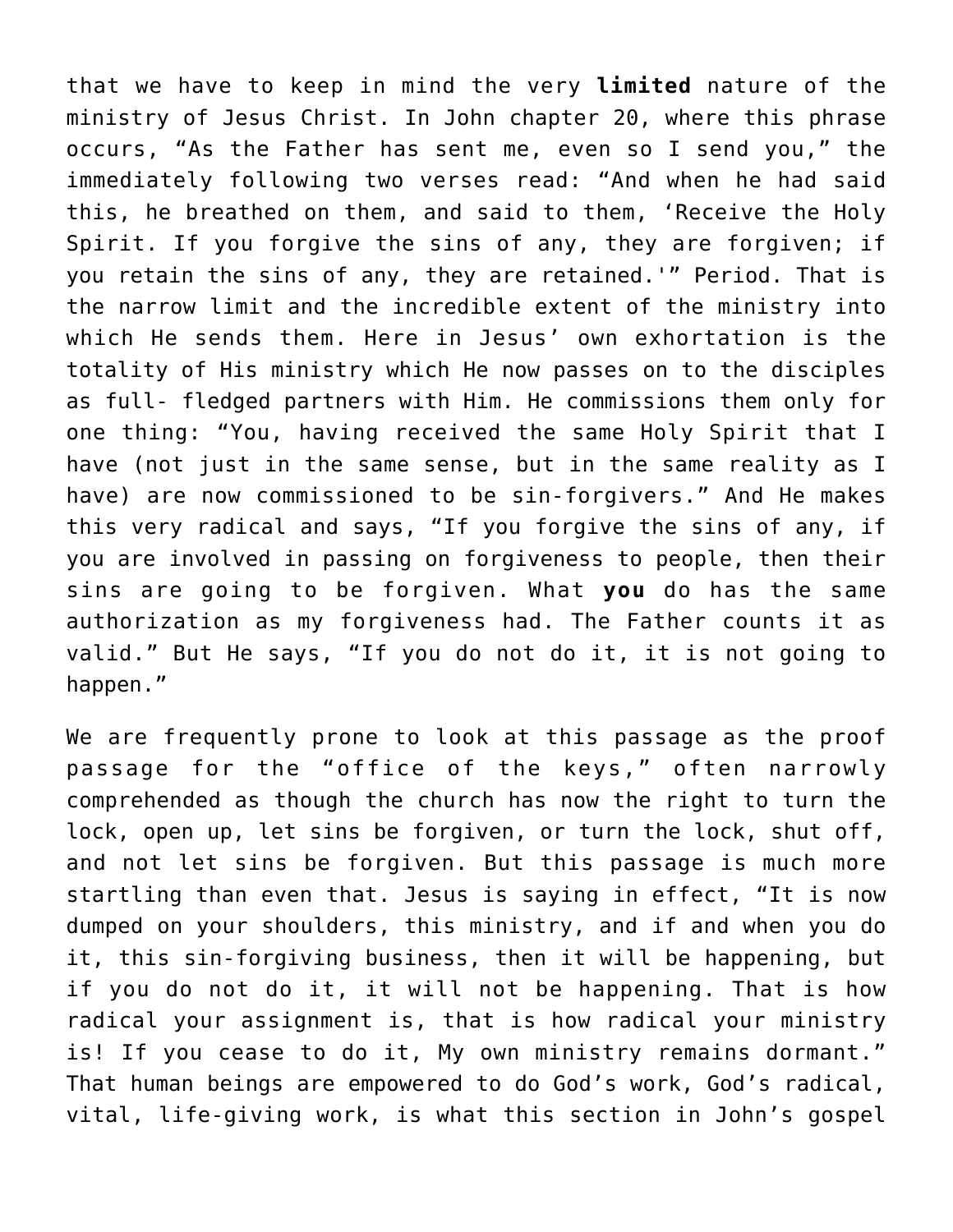says, and it is not accidental, I am sure, that this is recorded on Easter Sunday because to be communicating this rash, rare, radical forgiveness is to be communicating resurrection life, raising men from the dead. John closes this chapter with the words, "Now Jesus did many other signs in the presence of His disciples which are not written in this book, but these are written that you might believe that Jesus is the Christ, the Son of God, that believing, **you may have life in His name**."

God wants men to have life. That is the way John's gospel started out in the prologue and the whole twenty chapters are there to say "This is where the life **is**." "It is in His name." When you get people connected with Jesus Christ then you are connecting them with eternal life, with the very life of God. This notion that human beings can do that is indeed surprising, astounding, incredible, but that is precisely what Christ's human beings are authorized to do.

A synoptic parallel to this is Matthew 9, the first episode in which Jesus explicitly engages in sin-forgiving, the paralytic let down through the roof. You recall this creates a bit of a hub-bub amongst the by-standers because they say, "What, a human being! Trying to pretend that he can do **God's** work! Forgiveness of sins can really happen; but we all know that God's the only one who can do that!" Jesus responds in the rest of the dialogue to show that He, a man, does have this authority, this authorization. And the paragraph closes with "when the crowd saw it they were afraid and they glorified God who had given such authority (authorization) to men." The plural "men" is used here, perhaps reflecting the later life of the church in its interpretation of this passage, that what Jesus was passing on in this one episode is what the church itself is now authorized to be passing on. It, too, has this radical authority to patch up men's relationship with God although one would theoretically say, "But that is something that only God can do."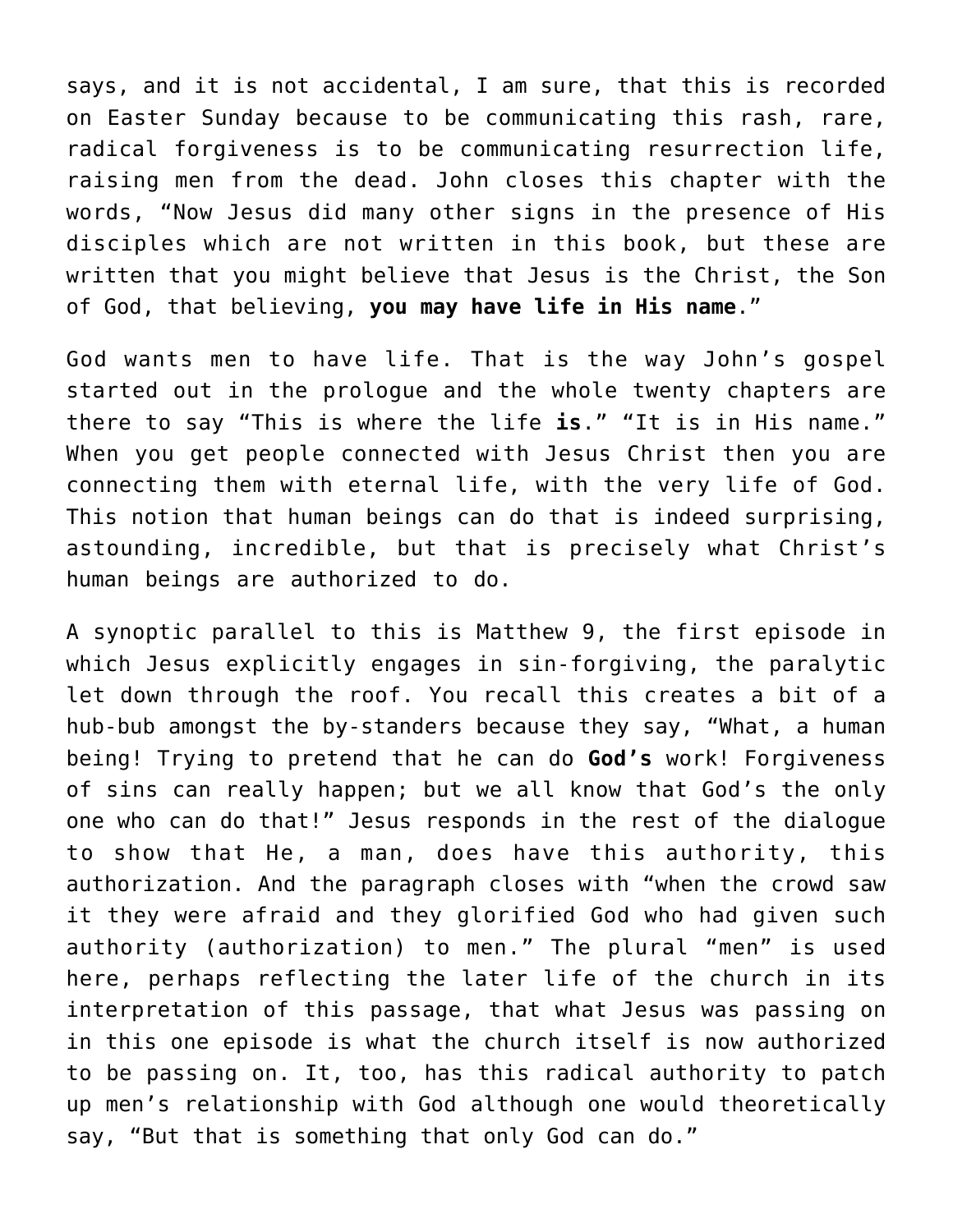Perhaps the reason I am emphasizing this is that the church must always keep in mind

(and her professional workers especially so), "What are we specifically authorized to do — specifically as Christ's church?" The New Testament does not say that the church is the only agency authorized to do God's work. Lutheran theology has always said it is dangerous if the church starts thinking that way — as the medieval church had frequently done. Lutheran theology has seen in both the Old and New Testaments that God has a lot of work to do in the world, but not all of it is the church's work. God has **other** avenues, other channels, whereby He **does** get His work done. Even if it is a channel like Cyrus of Persia (and Persians were pagan), Cyrus is God's workman. Luther constantly called attention to God's good work being executed by the Muslim rulers, judges, parents without a single Christian present in the whole society. In other words, the church and its professional church workers must always be reflecting on "What is our special task" — namely, what has the Lord of the church authorized **us** to do, **specifically**, us as "church" over and above his "regular" authorization of everyman, whether Christian or not, to care for the welfare of his neighbor.

Now the time may come (and perhaps in our age we are seeing such a one) when the other non-churchly channels that God has designed to carry out some of His other works (His work of justice, His work of civil righteousness. His work of ordering and nurturing the creation, His work of just keeping chaos in check) are, for some reason or other incapable of doing their job. When these other channels (family, school, government) are not intact, the church as church **may** in some fashion have to move in and take this over for a while. This would be the other side of the coin of Luther's call to the German princes to reform the church since the church was not intact enough to initiate its own return to its divine commission. But the church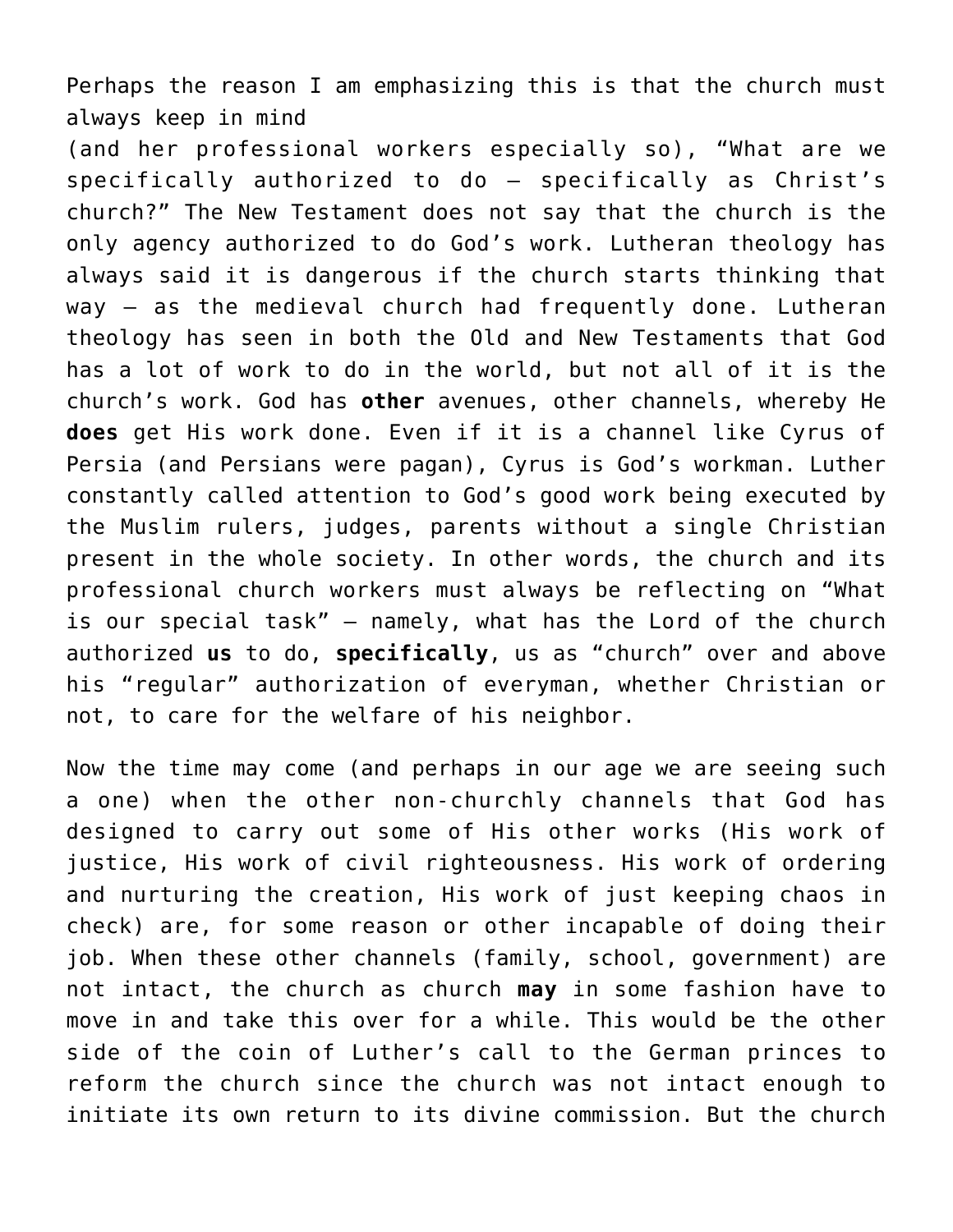should always be reminded of its specific authorization to be communicating the life of God via forgiveness of sins and if for a time it must be engaged in secondary or tertiary tasks with no tie-in to this specific authorization, it should always be aware of what is really primary for it and of what it has specifically been authorized to do. This institute operates on the premise that the tie-in between concern for social justice and the new life of God via forgiveness is possible, in fact that the former is a consequence of the latter. But all of us have met people who have attained the former without the latter. Thus we see that God can and does exercise **His** concern for social justice via other channels apart from the church.

Some of the literature from well-meaning Christian sources on questions of social justice frequently seems to be based either on the conviction that the church has already taken care of the primary task completely and therefore has leisure or spare time now to devote to these others, or on the implication that "merely" to be devoted to the church's authorized task really is not sufficient. Both attitudes may be nothing less than lack of faith in the life-giving gospel of forgiveness itself. Maybe it is just lack of understanding of the real greatness of this one "limited" ministry which Christ has authorized for **His** church. But such lack of understanding is seldom merely limited vision, but invariably limited faith, i.e., **unfaith**: "the gospel is not enough, so we have to do something else. Only if a "peripheral" concern can be integrally related to the communication of the life-giving Gospel is it then a legitimate concern for **His** church. In other words, **as churchmen** we must constantly review our concern for "peripheral" questions lest this concern become a vote of "no confidence" in the gospel itself. It does not **have** to be so, but in the history of the church it has been a live and tempting possibility.

So the main task of any restored image of God is to let that God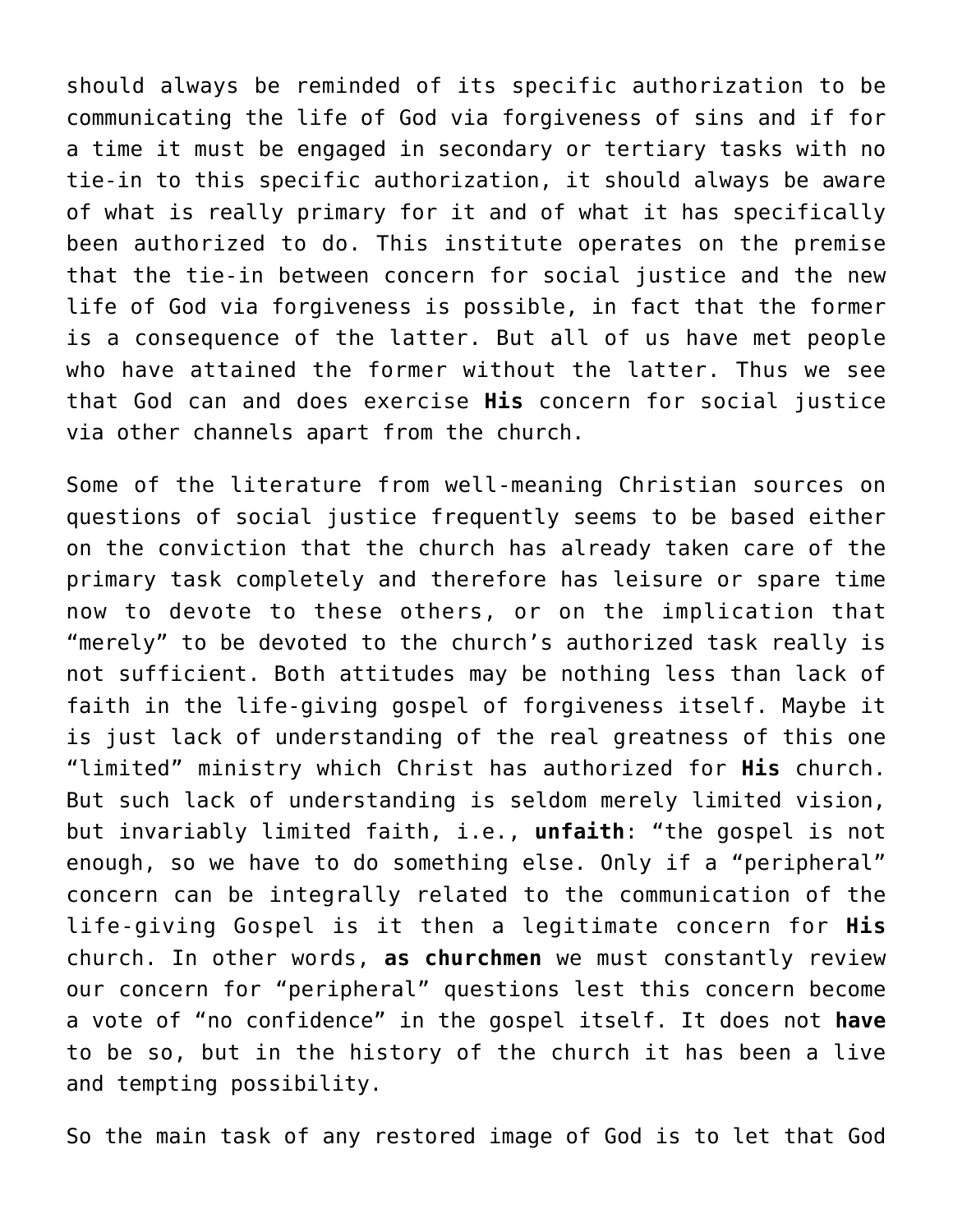and that message and that voice which He wants to have heard **be** heard. Concerning God's action in what Lutherans call the "realm of the left hand," or the kingdom of the law, the kingdom of justice, there is no "special" mandate to Christians. Christians are best equipped to see what God is doing and wants done, but even if there were no Christians, this work of God would proceed almost "automatically," as Luther saw it happening in 16th century Muslim society.

But the ministry of the gospel does **not** go on automatically via these channels, and therefore it has to be consciously, and conscientiously exercised, remembered, refined, restored, grasped again. Because if **we** are not doing, if **somebody** is not doing what St. John says in Chapter 20, if someone is not presenting the resurrected Jesus Christ, so that men can have life in His name, then people will not be getting any life in His name. In God's left-hand realm the law of God operative via extra-churchly channels, however, does in large measure work **automatically**. There is social justice even if Christians are **not** concerned about it – as the last decade of our own history shows, much to our embarrassment. And especially is there divine justice effectively operative here "automatically" without churchly implementation. For example "The soul that sins, it shall die." No churchman has to go out and implement that. It will happen to everyman "automatically," by the "laws" of sickness, disease, traffic accidents, or old age. But "believe on the Lord Jesus Christ, and ye shall be saved" – that will not happen automatically, unless someone is out there promoting this Lord Jesus Christ and the life that is in His name. When the church is aware of its limited task and concentrates on its one task, it can begin to realize how big this one task really is. It can then draw the legitimate lines from the gospel to the "peripheries," and if no such line can be drawn, it drops the issue and honestly says: God is interested in that issue all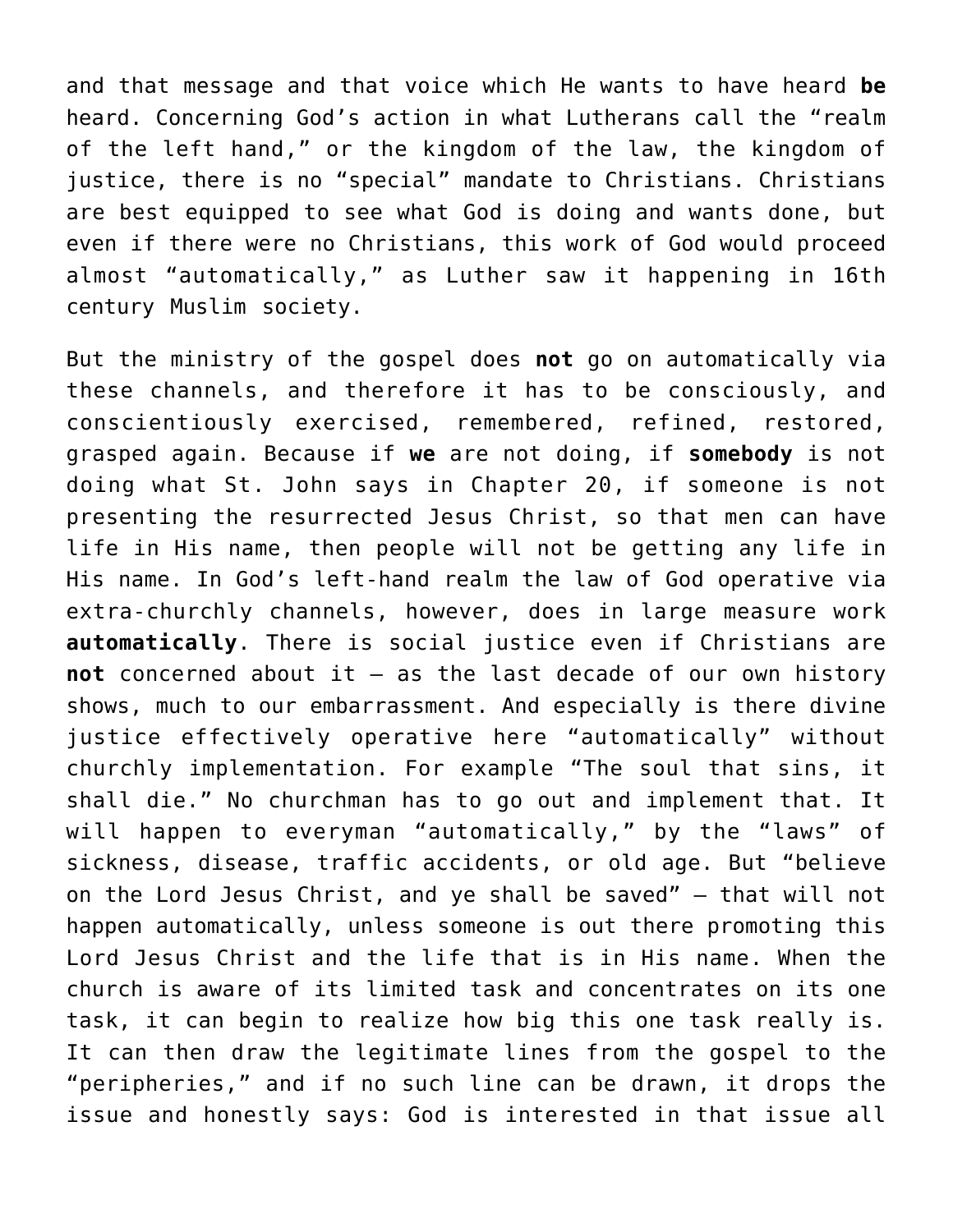right, but the church is not His vehicle for action here. But when the line is validly drawn, when the tie-in exists, the church must move on that line, for that is its one and only commission.

#### **QUESTION 3**

Where will it all end? As soon as you ask any question of goals, even in your own little life, you are asking for a philosophy or a theology of history because you are asking the question not just where ideas end but where human history ends. My favorite material for this comes from Ephesians. In the letter to the Ephesians the apostle works with a theology of human history extending from creation to the final coming of Christ. He says that history is going some place, to be sure, and that initially, at the beginning of creation, all of reality was connected with God. Its value was positive. It was plus, and as Genesis 1 repeats over and over, it was good, it was good, it was good. Even the human creation was good. With the fall, however, creation gets disconnected from the Creator's goodness, and God's point of "positive contact" with creation is narrowed down to the slim point of the promise and that little minority group called the people of the promise. This people plod their way through the Old Testament, and yesterday's Epistle Lesson says that even with most of **them** God was not very well pleased, so that on one occasion 23,000 were slain and on another occasion fiery serpents killed others. But there is this "skinny" piece of creaturely reality that is connected with God and upon which God's positive evaluation rests.

This skinny piece of reality, that carries God's promise and with whom God is well pleased, moves on through history until it meets the end of the old age and the beginning of the new age, namely, the life and ministry of Jesus Christ. And from that time on God is explosively at work, getting back all the rest of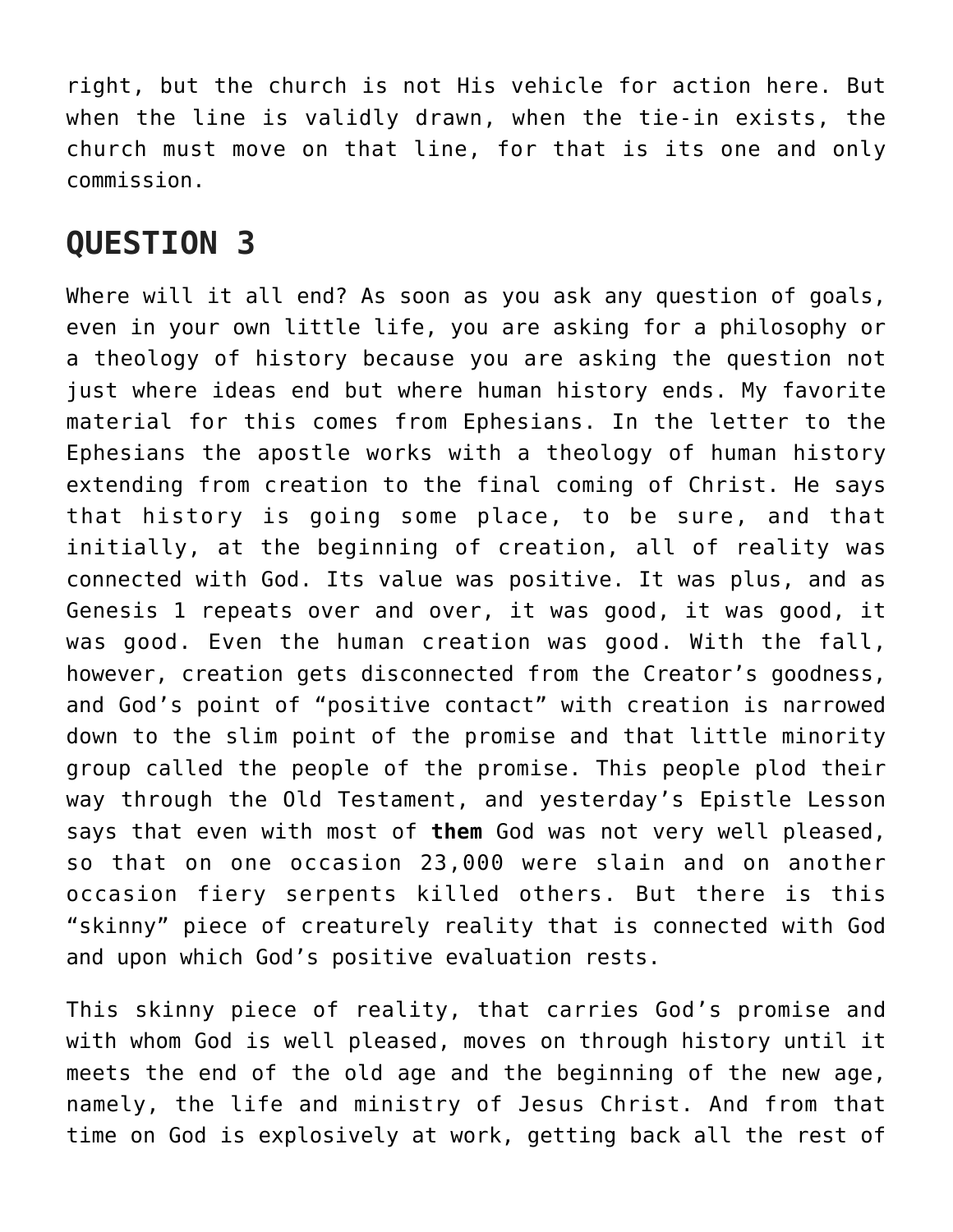created reality to being His "good" reality, getting all of creation back into being **His** creation. Terms appropriate to this run through the whole letter to the Ephesians. Since Christ has now come and triggered the Father's grand plan, things in heaven and things in earth in an ever-widening angle are being brought into connection with the Creator via the Lordship of Jesus Christ. This expanding angle that is moving from Christ's first coming toward His final coming constitutes the history of the church. The job of the church in this interim between Christ's two advents is (Eph. 3:10): "That through the church, the manifold wisdom and mystery of God might be made known to these principalities and powers," to the rest of creation, you might say, that is **not** yet connected with God.

So the task of the church and the goal of the churchmen, at least as Ephesians presents it, includes an understanding, not just of my little job, but an understanding of world history. God's work to restore all creation back to himself, although initiated way back in Old Testament history, reaches a grand explosion in Jesus Christ. But it is not finished yet. The merits and benefits of Christ have not yet gotten to the entire world. And here is where God has fit in the church as working partner for His plan. "Go ye into all the **world**" does not mean go and get a few souls that have not yet been saved, but go ye and put the whole creation back into connection with God. An overwhelming assignment, yes, but one for which we are authorized and have the necessary authority.

#### **EXCURSUS INTO CHRIST'S OWN MINISTRY**

As we look at the very life and ministry of Jesus Christ Himself, we can see things that are relevant for understanding our own ministries. The first thing that ought to be said is that if you look at the ministry of Jesus Christ you can see that His sort of ministry is not easy. In His life, ministry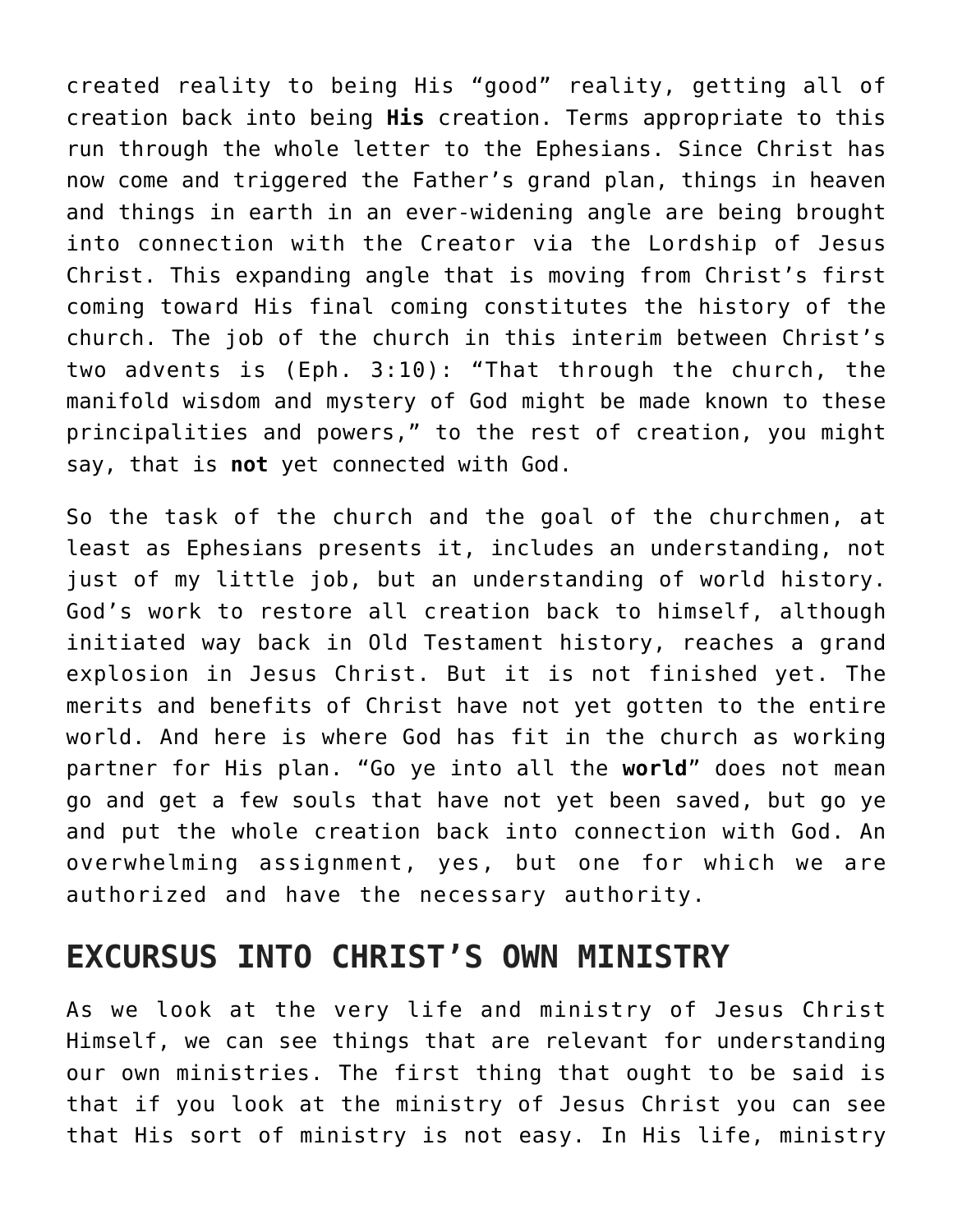meant suffering. "The Son of man came, not to be ministered unto, but to minister, and to give His life." In other words, not to be the object of other people's ministry, but Himself to be the minister and to give His life. To be a minister means giving your life and giving your life is always painful because it entails death and death always hurts.

In another presentation we concentrate on the role of suffering and how it fits in with

His ministry and how it can correctly fit in with our own. This is the first point. Christ's ministry was not easy, it involved suffering. Subsequent ministers of Christ must reckon, then, with this. St. Peter tells us not to be surprised when the fiery ordeal hits us, as though something brand new came upon us of which we had no inkling. If we are Jesus Christ's minister, we can expect that.

Secondly, His ministry is regularly done with authority, with authorization, which always recalls the author who is behind both the authority and the authorization. His ministry has God's authorization and because He is conscious of this, that God authorizes it, He possesses a certainty and a sovereignty even when He faces opposition. His is not a superman kind of sovereignty which says, "Well, you know, I am really above it all and nothing can faze **me**!" but His is a sovereignty which is finally born of faith itself. To all appearances, and to us, too, if we had seen Him there, He looks like an apprentice carpenter from Galilee and no authorized minister. But His faith buoys Him up in the conviction of His authorization and authority. And what that faith is we must examine for a moment. This faith is His constant recurring (literally running back) to the one thing that always gives **any** child of God faith, namely, the word of God itself, what God the author specifically says to Him. We see this throughout His ministry. He does not just hang on to what He once upon a time remembered God said, but He is in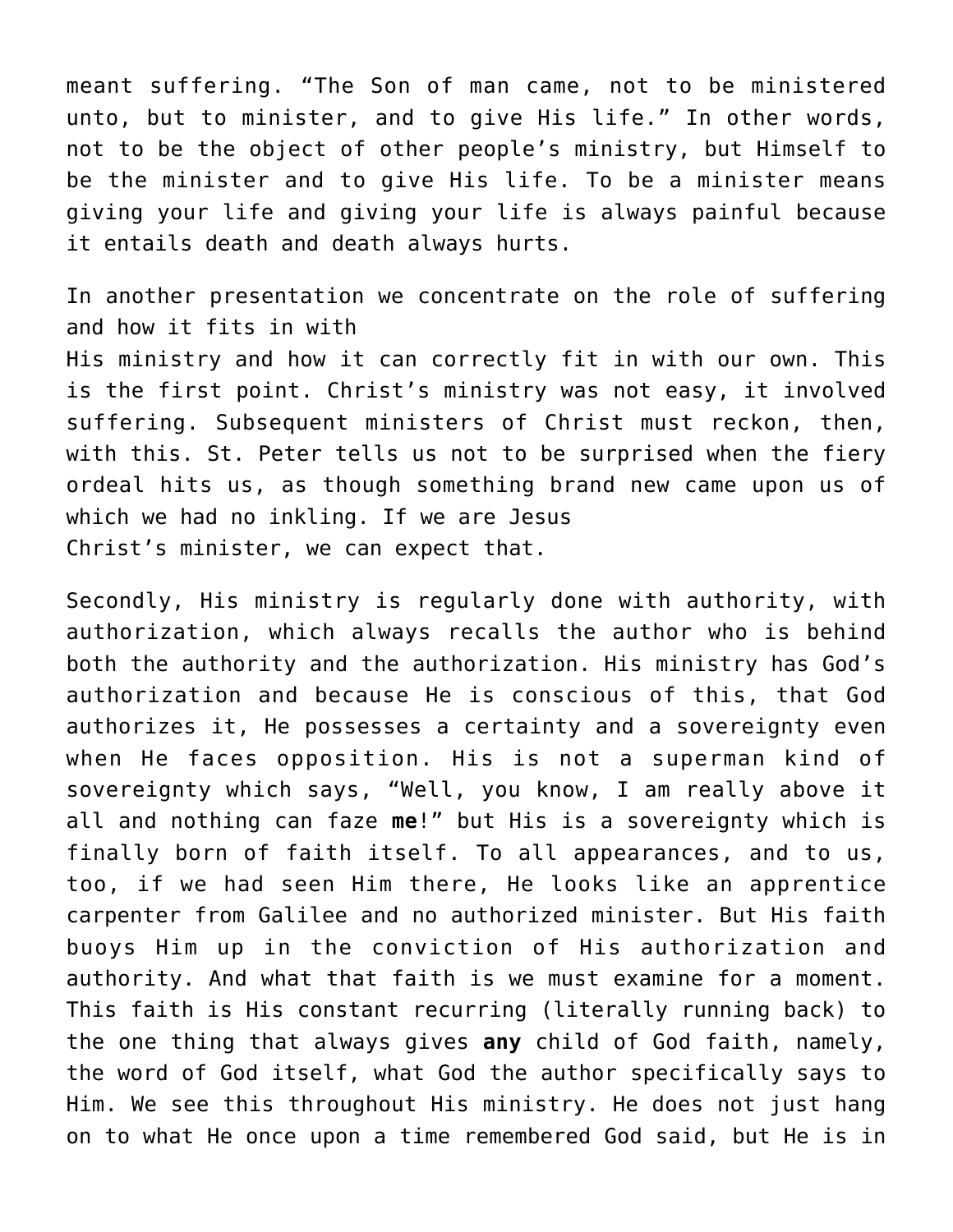regular communication with the Father. Never are we told what Jesus and the Father talk about in those moments when He pulls away and goes into retreat. But there are a few places where the New Testament does reveal to us some very limited communication between the Father and the Son. The first one takes place at His baptism. There the assertion is, "You are my beloved Son. I am well pleased with what you are doing." This very assertion, however, that gives Him His identity, that puts Him in relationship with the Father, is what gets attacked immediately, as you know, as He goes into the wilderness and the tempter says, "Oh, so you are the Son of God, eh? Well, if you are the Son of God, then why are you starving here," etc., etc. Throughout His ministry He is presented to us in the gospels as being in conversation with the Father. Another time, at His Transfiguration, this same voice comes and says, "You are my beloved Son, in whom I am well pleased," a direct repetition of the first one. At other times in His ministry, e.g., at Gethsemane and at the end of the wilderness temptation, mention is made that angels came and ministered unto Him. God's special messengers came and did something to Him. The most likely guess, if one wants to guess at all, is that these ministers carried the very same message to Him that the Father **personally** had carried in the voice from the cloud at transfiguration, or in the voice over the Jordan at His baptism. Recurring to "what the Father says about me" — that is what gave Him the sovereignty, the certainty to go ahead and face the mobs, even the unbelief of His own disciples. This faith is the third item in Jesus' own ministry which we must keep in focus.

Being constantly on the receiving end of the word of the Father, He is able to carry out the very distinctive character of His ministry. This is the fourth and final item. He receives sinners and eats with them. Because of the Word of the Father in His life He is able to be the gift. Because of His total acceptance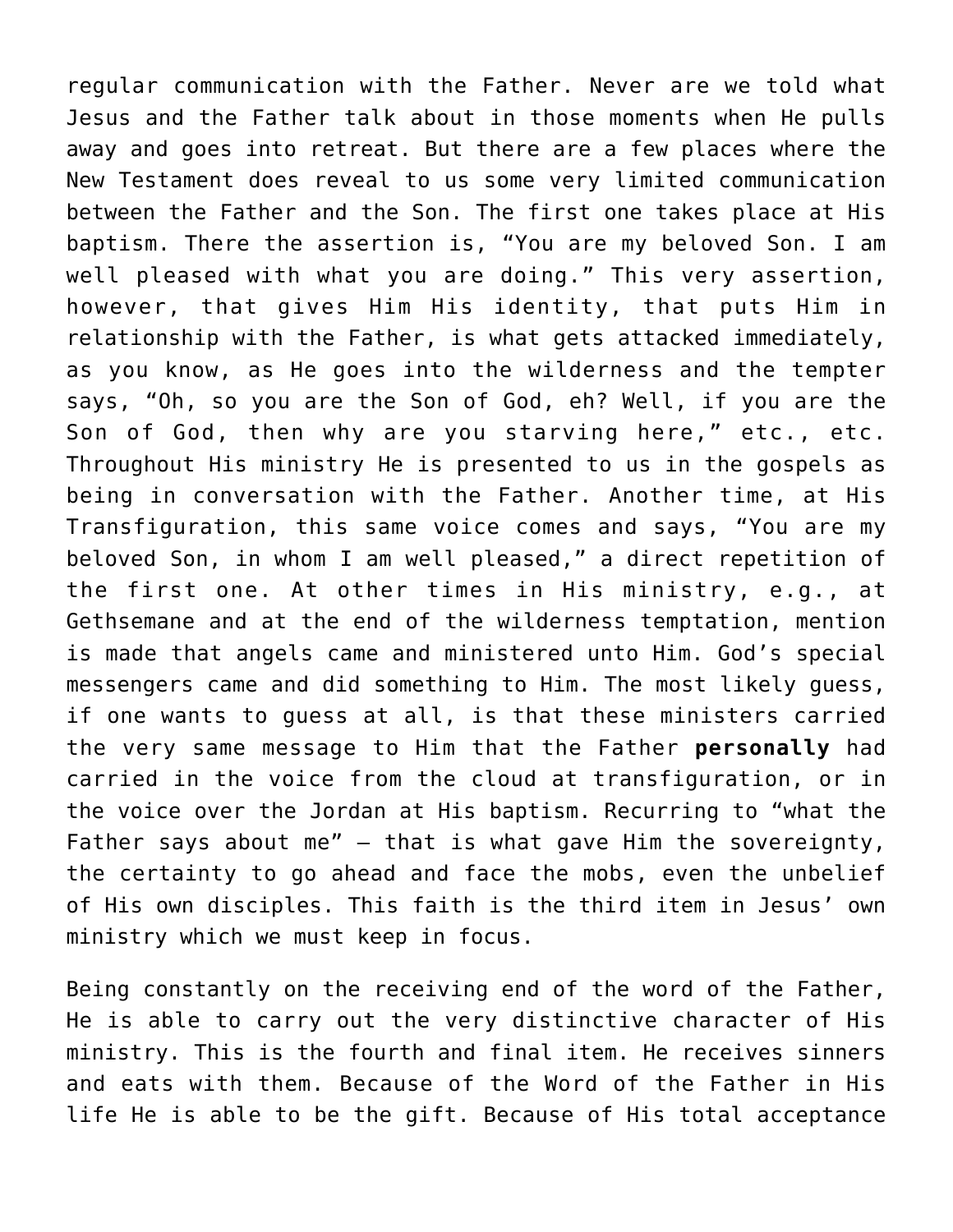with God and His **recurring** to that word of acceptance, especially at times when an alternate ministry is so tempting, He is able to endure. Jesus does not appear strong, you know, in the Garden of Gethsemane. He is weak like us and He needs the ministry of the word of God to sustain Him in full fellowship with the Father. He needs this as every human being with whom He identifies needs this very same word of God. Because of this He is able to be the 100% gift, to put Himself right there beside the prostitutes and publicans and be the "friend of sinners."

Perhaps in our own age we are, strangely enough, getting much closer to this very kind

of sociological circumstance present in Jesus' own ministry, wherein the "worthiness" of the unworthy people can be seen nowhere else but in that they were worth everything that God had in Jesus Christ and that God through Christ expended for them. In the radical stratification of some sections of our society, we have whole blocks in our bigger cities that are almost exclusively inhabited by the riff-raff sinners whom Jesus befriended. Therefore, much more than a generation ago or a century ago, we are in analogous circumstances to go in without blinders and be Christ's own man where the very unworthiness of the most unworthy people is apparent. For as He did there, we, too, finally have to do here, namely, keep that good word of God's good gospel vocal and audible.

The curse, sin, retribution, law, and death – these things will happen automatically, and we dare not forget that God is at work in these "channels," giving men their just deserts. But you and I have been called to be little Christs in the twentieth century and not to just let things happen automatically, but to consciously, conscientiously and concertedly make this strange but life-giving word of God vocal and audible. This is the word that He Himself spoke to this very kind of people and that He also speaks to us, "You come unto Me."